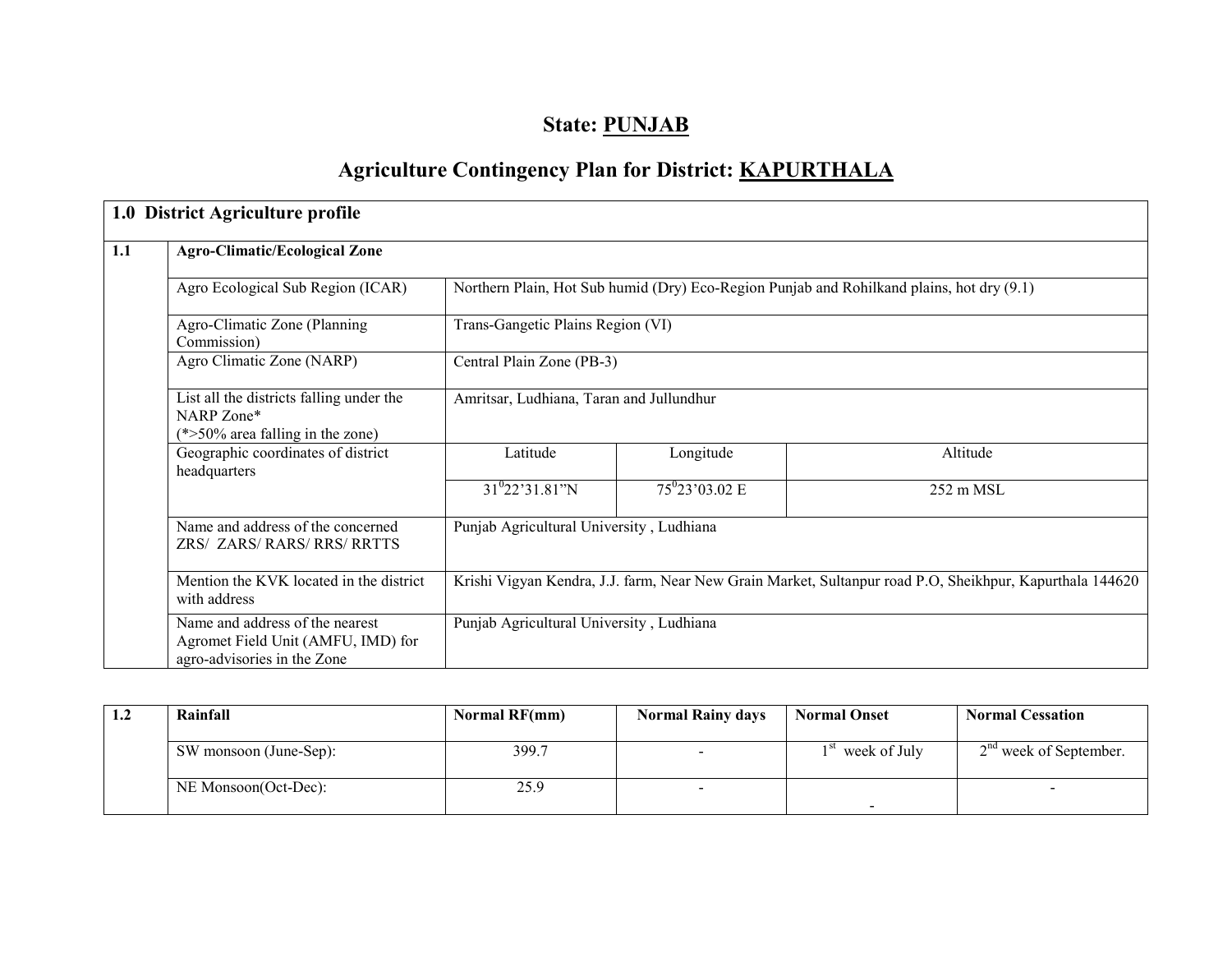|  | Winter (Jan-Feb) | 72.1  |  |  |
|--|------------------|-------|--|--|
|  | Summer Mar-May)  | 29.4  |  |  |
|  | Annual           | 527.1 |  |  |

| 1.3 | Land use                | Geographical | Cultivable | Forest | Land under       | Permanent                | Cultivable               | Land   | Barren and   | Current | Other   |
|-----|-------------------------|--------------|------------|--------|------------------|--------------------------|--------------------------|--------|--------------|---------|---------|
|     | pattern of the          | area         | area       | area   | non-             | pastures                 | wasteland                | under  | uncultivable | fallows | fallows |
|     | district (latest        |              |            |        | agricultural use |                          |                          | Misc.  | land         |         |         |
|     | statistics)             |              |            |        |                  |                          |                          | tree   |              |         |         |
|     |                         |              |            |        |                  |                          |                          | crops  |              |         |         |
|     |                         |              |            |        |                  |                          |                          | and    |              |         |         |
|     |                         |              |            |        |                  |                          |                          | groves |              |         |         |
|     | Area $(900 \text{ ha})$ | 163          | 134        | 02     | 31               | $\overline{\phantom{0}}$ | $\overline{\phantom{0}}$ |        |              |         |         |
|     |                         |              |            |        |                  |                          |                          |        |              |         |         |

| 1.4 | Major Soils (common names like red sandy loam deep soils (etc.,)* | Area ('000 ha) |
|-----|-------------------------------------------------------------------|----------------|
|     | Coarse loamy                                                      | 41.7           |
|     | Coarse loamy and fine loamy associations                          | 80.5           |
|     | Fine loamy associations                                           | 40.7           |

| 1.5 | <b>Agricultural land use</b> | Area ('000 ha)       | Cropping intensity $\%$ |
|-----|------------------------------|----------------------|-------------------------|
|     | Net sown area                | -14                  | 205                     |
|     | Area sown more than once     | 41                   |                         |
|     | Gross cropped area           | $\sim$ $\sim$ $\sim$ |                         |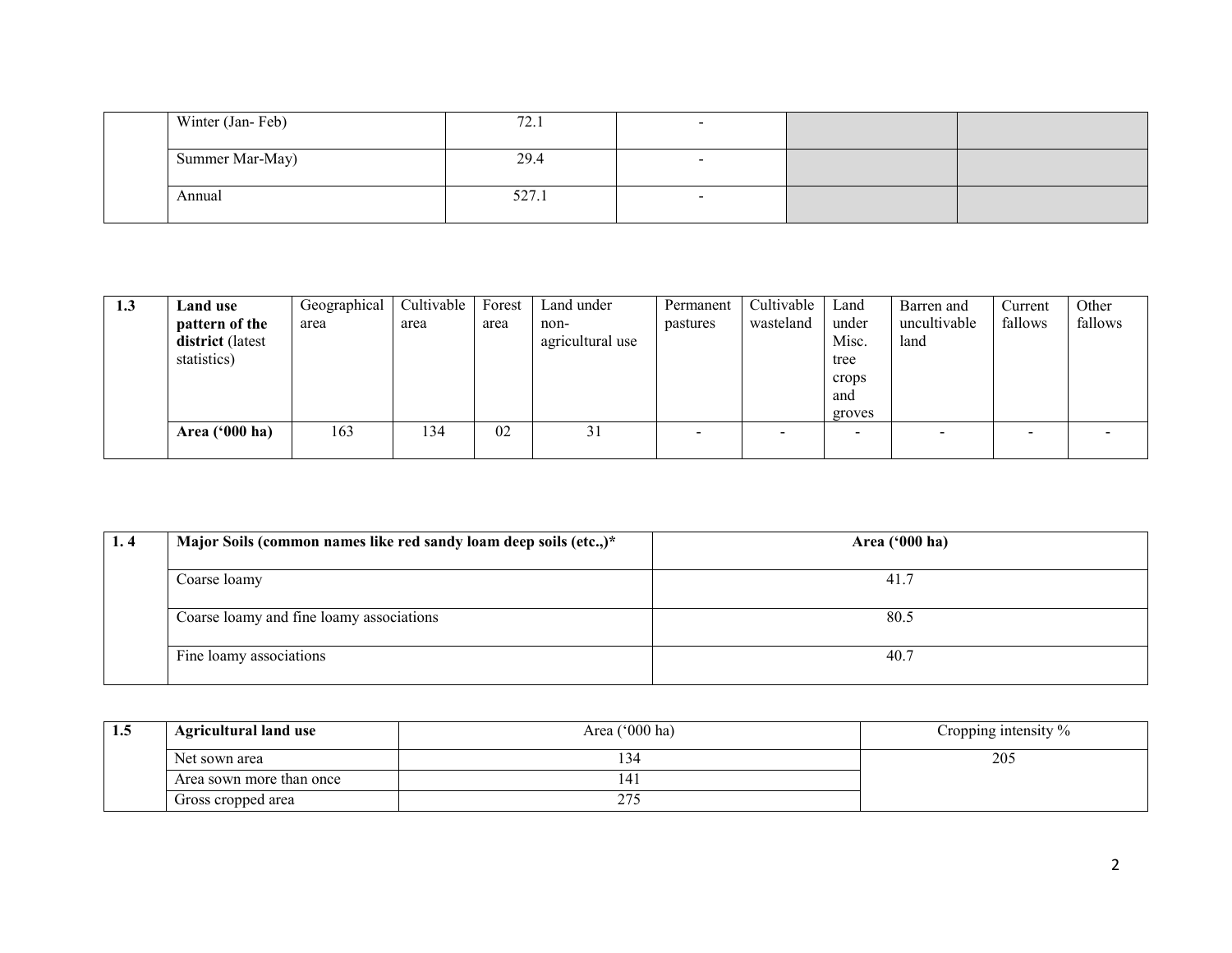| Irrigation                                                                                                 | Area ('000 ha)            |                          |                                                                                                   |  |  |  |  |
|------------------------------------------------------------------------------------------------------------|---------------------------|--------------------------|---------------------------------------------------------------------------------------------------|--|--|--|--|
| Net irrigated area                                                                                         |                           | 134                      |                                                                                                   |  |  |  |  |
| Gross irrigated area                                                                                       | 275                       |                          |                                                                                                   |  |  |  |  |
| Rainfed area                                                                                               |                           | $\sim$                   |                                                                                                   |  |  |  |  |
| <b>Sources of Irrigation</b>                                                                               | Number                    | Area ('000 ha)           | Percentage of total irrigated area                                                                |  |  |  |  |
| Canals (3% area is canal irrigated)                                                                        |                           |                          |                                                                                                   |  |  |  |  |
| Tanks                                                                                                      |                           | $\overline{\phantom{a}}$ |                                                                                                   |  |  |  |  |
| Open wells                                                                                                 |                           | $\sim$                   |                                                                                                   |  |  |  |  |
| Bore wells                                                                                                 | 47183                     | 134                      |                                                                                                   |  |  |  |  |
| Lift irrigation schemes                                                                                    |                           | $\sim$                   |                                                                                                   |  |  |  |  |
| Micro-irrigation                                                                                           |                           | $\sim$                   |                                                                                                   |  |  |  |  |
| Other sources (please specify)                                                                             |                           |                          |                                                                                                   |  |  |  |  |
| <b>Total Irrigated Area</b>                                                                                |                           | 134                      |                                                                                                   |  |  |  |  |
| Pump sets                                                                                                  |                           |                          |                                                                                                   |  |  |  |  |
| No. of Tractors                                                                                            |                           |                          |                                                                                                   |  |  |  |  |
| Groundwater availability and use* (Data<br>source: State/Central Ground water<br><b>Department /Board)</b> | No. of blocks/<br>Tehsils | $(\%)$ area              | Quality of water (specify the problem such<br>as high levels of arsenic, fluoride, saline<br>etc) |  |  |  |  |
| Over exploited                                                                                             | 5                         | 100                      | Fit to unfit water with respect to residual                                                       |  |  |  |  |
| Critical                                                                                                   | $\blacksquare$            |                          | sodium carbonate, no problem of salinity                                                          |  |  |  |  |
| Semi-critical                                                                                              | $\blacksquare$            |                          | and fluoride in water.                                                                            |  |  |  |  |
| Safe                                                                                                       |                           |                          |                                                                                                   |  |  |  |  |
| Wastewater availability and use                                                                            |                           |                          |                                                                                                   |  |  |  |  |
| Ground water quality                                                                                       |                           |                          |                                                                                                   |  |  |  |  |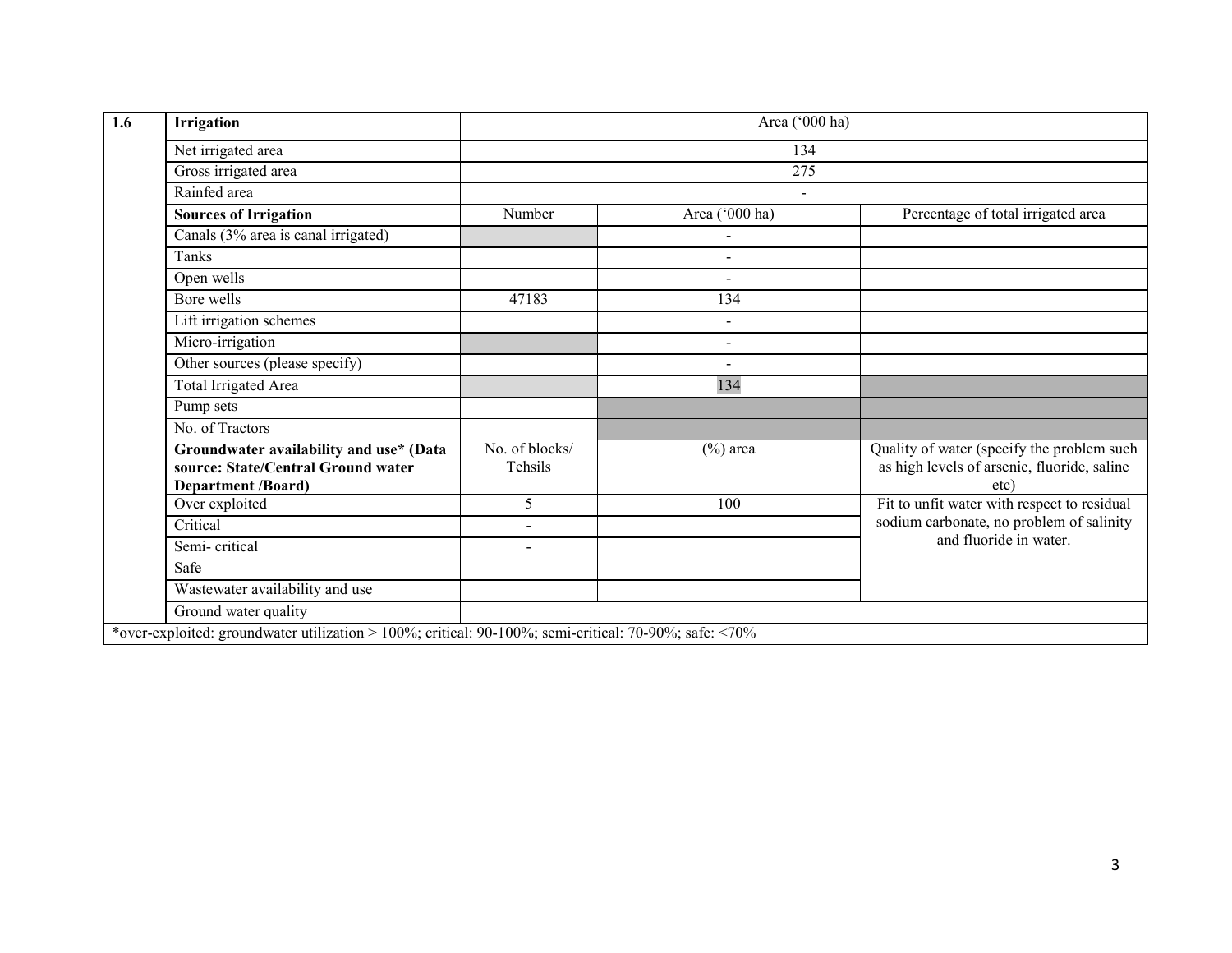| 1.7 | <b>Major field crops</b><br>cultivated | Area ('000 ha)           |                          |                          |                          |                          |                          |                          |                    |  |  |
|-----|----------------------------------------|--------------------------|--------------------------|--------------------------|--------------------------|--------------------------|--------------------------|--------------------------|--------------------|--|--|
|     |                                        | <b>Kharif</b>            |                          |                          | Rabi                     |                          |                          |                          |                    |  |  |
|     |                                        | <b>Irrigated</b>         | Rainfed                  | <b>Total</b>             | <b>Irrigated</b>         | Rainfed                  | <b>Total</b>             | <b>Summer</b>            | <b>Grand</b> total |  |  |
|     | Rice                                   | 114.0                    | $\overline{\phantom{0}}$ | 114.0                    | $\sim$                   | $\blacksquare$           | $\sim$                   | $\sim$                   | 114.0              |  |  |
|     | Maize                                  | 3.0                      | $\blacksquare$           | 3.0                      | $\sim$                   | $\overline{\phantom{a}}$ | $\overline{\phantom{a}}$ | $\sim$                   | 3.0                |  |  |
|     | Pigeonpea                              | $\sim$                   | $\blacksquare$           |                          | $\sim$                   | $\blacksquare$           | $\blacksquare$           | $\sim$                   | $\sim$             |  |  |
|     | Greengram                              | $\overline{\phantom{a}}$ | $\overline{\phantom{a}}$ |                          | $\overline{\phantom{a}}$ | $\overline{\phantom{a}}$ | $\blacksquare$           | $\sim$                   | $\sim$             |  |  |
|     | Cotton                                 | $\sim$                   | $\overline{\phantom{a}}$ | $\overline{\phantom{a}}$ | $\overline{\phantom{a}}$ | $\blacksquare$           | $\overline{\phantom{a}}$ | $\sim$                   | $\sim$             |  |  |
|     | Wheat                                  | $\blacksquare$           | $\overline{\phantom{a}}$ | $\overline{\phantom{a}}$ | 111.0                    | $\overline{\phantom{a}}$ | 111.0                    | $\overline{\phantom{a}}$ | 111.0              |  |  |
|     | Barley                                 | $\blacksquare$           | $\blacksquare$           | $\overline{\phantom{0}}$ | $\sim$                   | $\overline{\phantom{0}}$ | $\sim$                   | $\overline{\phantom{a}}$ | $\sim$             |  |  |
|     | Rapeseed and Mustard                   | $\blacksquare$           | $\overline{\phantom{a}}$ | -                        | 1.0                      | $\overline{\phantom{0}}$ | 1.0                      | $\overline{\phantom{0}}$ | 1.0                |  |  |
|     | Sunflower                              | $\,$                     | $\blacksquare$           | $\overline{\phantom{a}}$ | $\overline{\phantom{a}}$ | $\overline{\phantom{a}}$ | $\blacksquare$           | 3.2                      | 3.2                |  |  |
|     | Sesamum                                | 0.1                      | $\overline{\phantom{a}}$ | $\overline{\phantom{0}}$ | $\blacksquare$           | $\overline{\phantom{a}}$ | $\blacksquare$           | $\sim$                   | 0.1                |  |  |

### 1.7 Area under major field crops & horticulture (as per latest figures)

| Horticulture crops - Fruits | Area ('000 ha) |
|-----------------------------|----------------|
|                             | <b>Total</b>   |
| Kinnow                      | 0.1            |
| Orange and malted           | 0.01           |
| Lemon                       | 0.01           |
| Mangoes                     | 0.1            |
| Litchi                      | 0.004          |
| Guava                       | 0.2            |
| Pear                        | 0.03           |
| Peach                       | 0.01           |
| Plum                        | 0.003          |
| Grapes                      | 0.002          |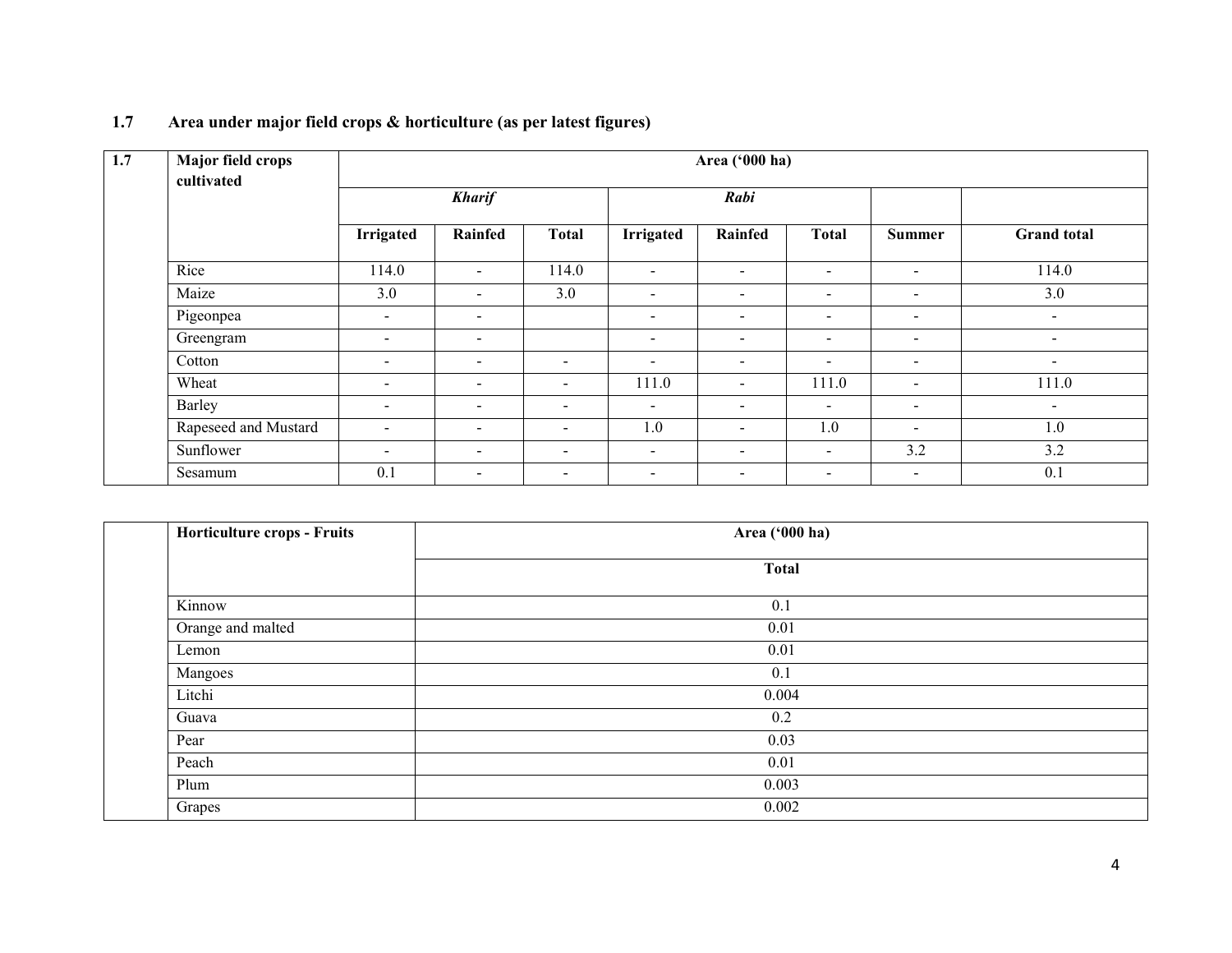| Ber                                 | 0.02           |
|-------------------------------------|----------------|
| Amla                                | 0.002          |
| Misc                                | 0.023          |
| Vegetables                          | <b>Total</b>   |
| Potato                              | 13.2           |
| Onion                               | 0.002          |
| Winter Vegetables                   | 1.04           |
| Summer vegetables                   | 0.7            |
| <b>Medicinal and Aromatic crops</b> | <b>Total</b>   |
|                                     | $\blacksquare$ |
| <b>Plantation crops</b>             | <b>Total</b>   |
|                                     | $\blacksquare$ |
| Eg., industrial pulpwood crops etc. | $\blacksquare$ |
| <b>Fodder crops</b>                 | <b>Total</b>   |
|                                     | $\blacksquare$ |
| Total fodder crop area              | $\sim$         |
| <b>Grazing land</b>                 | $\blacksquare$ |
| Sericulture etc                     | $\blacksquare$ |

| 1.8 | Livestock (in number)                          | <b>Male ('000)</b> | Female ('000) | <b>Total ('000)</b>       |
|-----|------------------------------------------------|--------------------|---------------|---------------------------|
|     |                                                |                    |               |                           |
|     | Non descriptive Cattle (local low yielding)    | 0.2                | 1.2           | 1.4                       |
|     | Crossbred cattle                               | 6.4                | 45.3          | 51.7                      |
|     | Non descriptive Buffaloes (local low yielding) | 2.5                | 18.7          | 21.3                      |
|     | <b>Graded Buffaloes</b>                        | 11.4               | 108.0         | 119.5                     |
|     | Goat                                           | 1.0                | 2.9           | 4.0                       |
|     | Sheep                                          | 0.06               | 0.2           | 0.2                       |
|     | Others Equine (Horse &Pony)                    | 0.4                | 0.3           | 0.7                       |
|     | Commercial dairy farms (Number)                |                    |               | 0.1                       |
| 1.9 | Poultry                                        | No. of farms       |               | Total No. of birds ('000) |
|     | Commercial                                     | 70                 |               | 234.9                     |
|     | Backyard                                       | $\blacksquare$     |               | 9.6                       |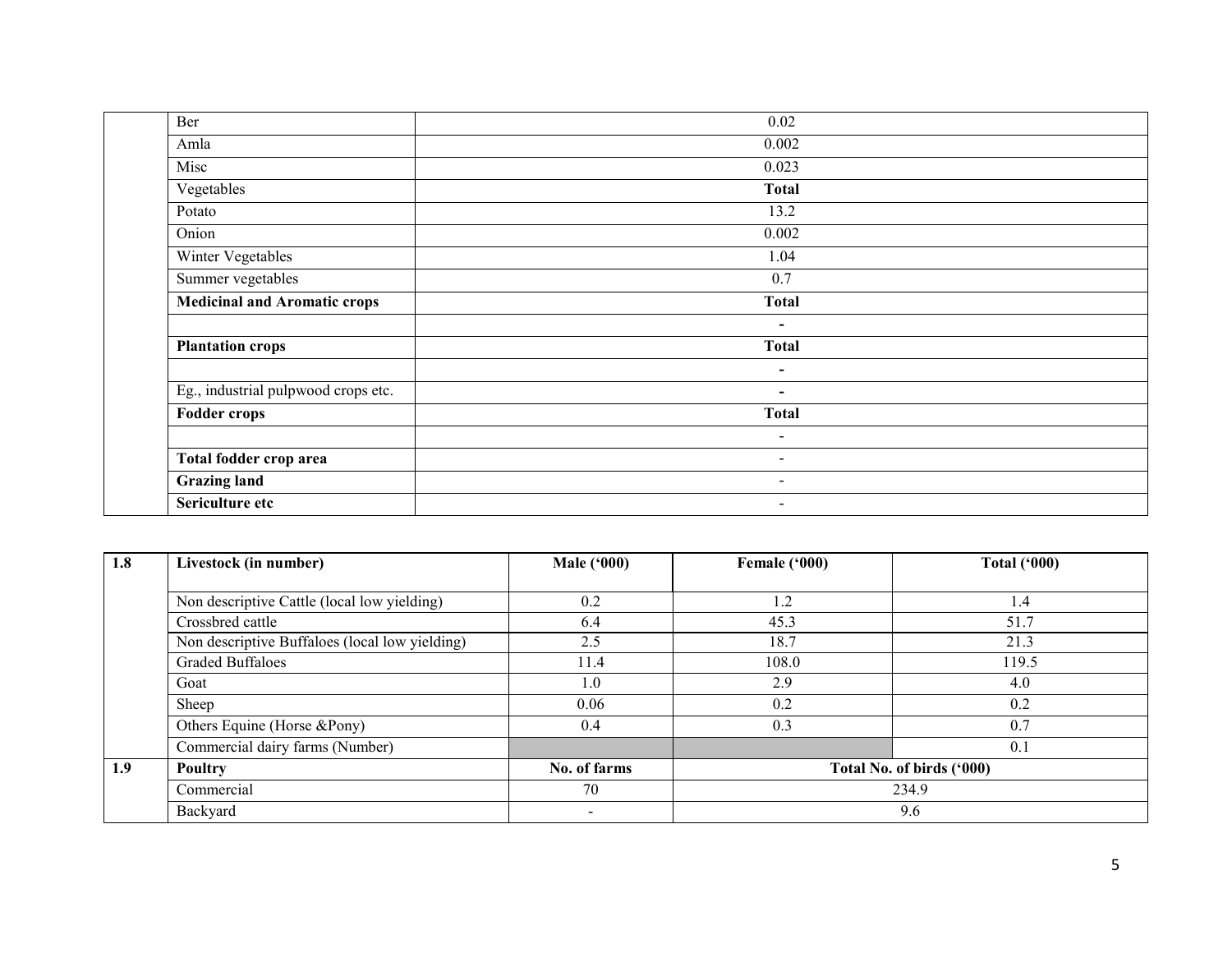| 1.10 | <b>Fisheries (Data source: Chief Planning Officer of district)</b>    |                  |                        |                    |                                          |                                                        |                                                |  |  |  |
|------|-----------------------------------------------------------------------|------------------|------------------------|--------------------|------------------------------------------|--------------------------------------------------------|------------------------------------------------|--|--|--|
|      | A. Capture                                                            |                  |                        |                    |                                          |                                                        |                                                |  |  |  |
|      | i) Marine (Data Source:<br><b>Fisheries Department)</b>               | No. of fishermen | <b>Boats</b>           |                    | <b>Nets</b>                              |                                                        | <b>Storage facilities (Ice</b><br>plants etc.) |  |  |  |
|      |                                                                       |                  | Mechanized             | Non-<br>mechanized | Mechanized<br>(Trawl nets,<br>Gill nets) | Non-mechanized<br>(Shore Seines,<br>Stake & trap nets) |                                                |  |  |  |
|      |                                                                       |                  |                        |                    |                                          |                                                        |                                                |  |  |  |
|      | ii) Inland (Data Source:                                              |                  | No. Farmer owned ponds |                    | <b>No. of Reservoirs</b>                 |                                                        | No. of village tanks                           |  |  |  |
|      | <b>Fisheries Department)</b>                                          |                  | 69                     |                    | 01                                       |                                                        | 216                                            |  |  |  |
|      | <b>B.</b> Culture                                                     |                  |                        |                    |                                          |                                                        |                                                |  |  |  |
|      |                                                                       |                  | Water Spread Area (ha) |                    | Yield (t/ha)                             |                                                        | Production ('000 tons)                         |  |  |  |
|      | i) Brackish water (Data Source:<br><b>MPEDA/Fisheries Department)</b> |                  |                        |                    |                                          |                                                        |                                                |  |  |  |
|      | ii) Fresh water (Data Source:<br><b>Fisheries Department)</b>         |                  | 470.6                  |                    | 5.4                                      |                                                        | 2.5                                            |  |  |  |

#### 1.11 Production and Productivity of major crops (2009)

| 1.11 | Name of crop<br><b>Kharif</b> |                         |                                                                   | Rabi                     |                         | Summer                | <b>Total</b>             |                        | Crop residue                |                                   |
|------|-------------------------------|-------------------------|-------------------------------------------------------------------|--------------------------|-------------------------|-----------------------|--------------------------|------------------------|-----------------------------|-----------------------------------|
|      |                               | Production<br>(000 M t) | Productivity<br>(kg/ha)                                           | Production<br>(000 t)    | Productivity<br>(kg/ha) | Production<br>(000 t) | Productivity<br>(kg/ha)  | Production<br>(1000 t) | Product<br>ivity<br>(kg/ha) | as fodder<br>$^{\prime}000$ tons) |
|      |                               |                         | Major Field crops (Crops to be identified based on total acreage) |                          |                         |                       |                          |                        |                             |                                   |
|      | Rice                          | 428                     | 3753                                                              |                          |                         |                       |                          | 428                    | 3753                        |                                   |
|      | Maize                         |                         | 3608                                                              | $\overline{\phantom{0}}$ |                         |                       | $\overline{\phantom{0}}$ |                        | 3608                        |                                   |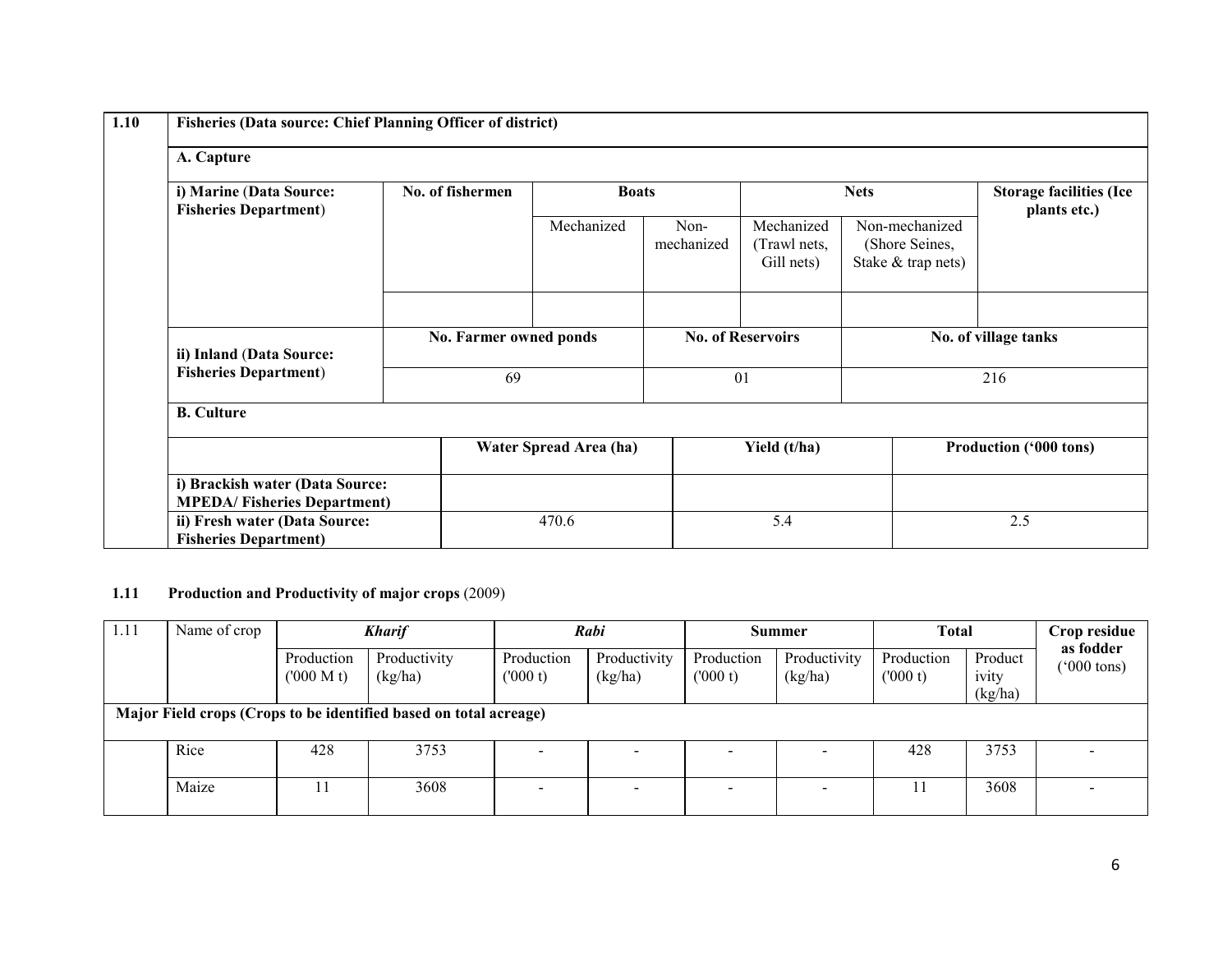|  | Pigeonpea               | $\sim$                      | $\blacksquare$                                                            | $\blacksquare$                | $\blacksquare$ | $\mathbf{u}$          | $\blacksquare$ | $\blacksquare$ | $\blacksquare$          | $\blacksquare$ |
|--|-------------------------|-----------------------------|---------------------------------------------------------------------------|-------------------------------|----------------|-----------------------|----------------|----------------|-------------------------|----------------|
|  | Greengram               | $\blacksquare$              | $\blacksquare$                                                            | $\blacksquare$                | $\blacksquare$ | $\blacksquare$        | $\blacksquare$ | $\blacksquare$ | $\blacksquare$          | $\blacksquare$ |
|  | Cotton                  | $\sim$                      | $\blacksquare$                                                            | $\mathbb{Z}^{\mathbb{Z}}$     | $\sim$         | $\sim$                | $\mathbf{r}$   | $\sim$         | $\omega$                | $\sim$         |
|  | Wheat                   | $\mathcal{L}_{\mathcal{A}}$ | $\omega$                                                                  | 472                           | 4252           |                       |                | 472            | 4252                    |                |
|  | Barley                  | $\sim$                      | $\blacksquare$                                                            | $\mathcal{L}^{\mathcal{L}}$   | $\blacksquare$ | $\mathbf{u}$          | $\blacksquare$ | $\blacksquare$ | $\blacksquare$          | $\sim$         |
|  | Rapeseed and<br>Mustard | $\mathcal{L}^{\mathcal{L}}$ | $\blacksquare$                                                            | $\mathbf{1}$                  | 1187           | $\blacksquare$        | $\omega$       | $\mathbf{1}$   | 1187                    | $\blacksquare$ |
|  | Sunflower               | $\equiv$                    | $\sim$                                                                    | $\equiv$                      | $\mathcal{L}$  | 4.9                   | 1535           | 4.9            | 1535                    | $\omega$       |
|  | Potato                  | $\blacksquare$              | $\blacksquare$                                                            | $\blacksquare$                | $\mathbf{r}$   | 296                   | 22450          | 296            | 22450                   | $\sim$         |
|  |                         |                             | Major Horticultural crops (Crops to be identified based on total acreage) |                               |                |                       |                |                |                         |                |
|  | $\overline{Crop}$       |                             |                                                                           | Production Metric tonnes      |                | Production (000 t)    |                |                | Productivity (kg/ha)    |                |
|  | Kinnow                  |                             |                                                                           | 1591<br>74<br>$\overline{82}$ |                | $\mathbf{r}$<br>1.811 |                |                | $\overline{a}$<br>18110 |                |
|  | Orange and Malta        |                             |                                                                           |                               |                |                       |                |                |                         |                |
|  | Lemon                   |                             |                                                                           |                               |                | 0.075                 |                |                | 7530                    |                |
|  | Mangoes                 |                             |                                                                           | 834                           |                | 0.090                 |                |                | 7520                    |                |
|  | Litchi<br>Guava         |                             |                                                                           | 49                            |                |                       | 0.801          |                | 13584                   |                |
|  |                         |                             |                                                                           | 3633                          |                |                       | 0.006          |                | 1232                    |                |
|  | Pear                    |                             |                                                                           | 753                           |                |                       | 3.949          |                | 21940                   |                |
|  | Peach                   |                             |                                                                           | 240                           |                | 0.820                 |                |                | 22790                   |                |
|  | Plum                    |                             |                                                                           | 51                            |                |                       | 0.214          |                | 17860                   |                |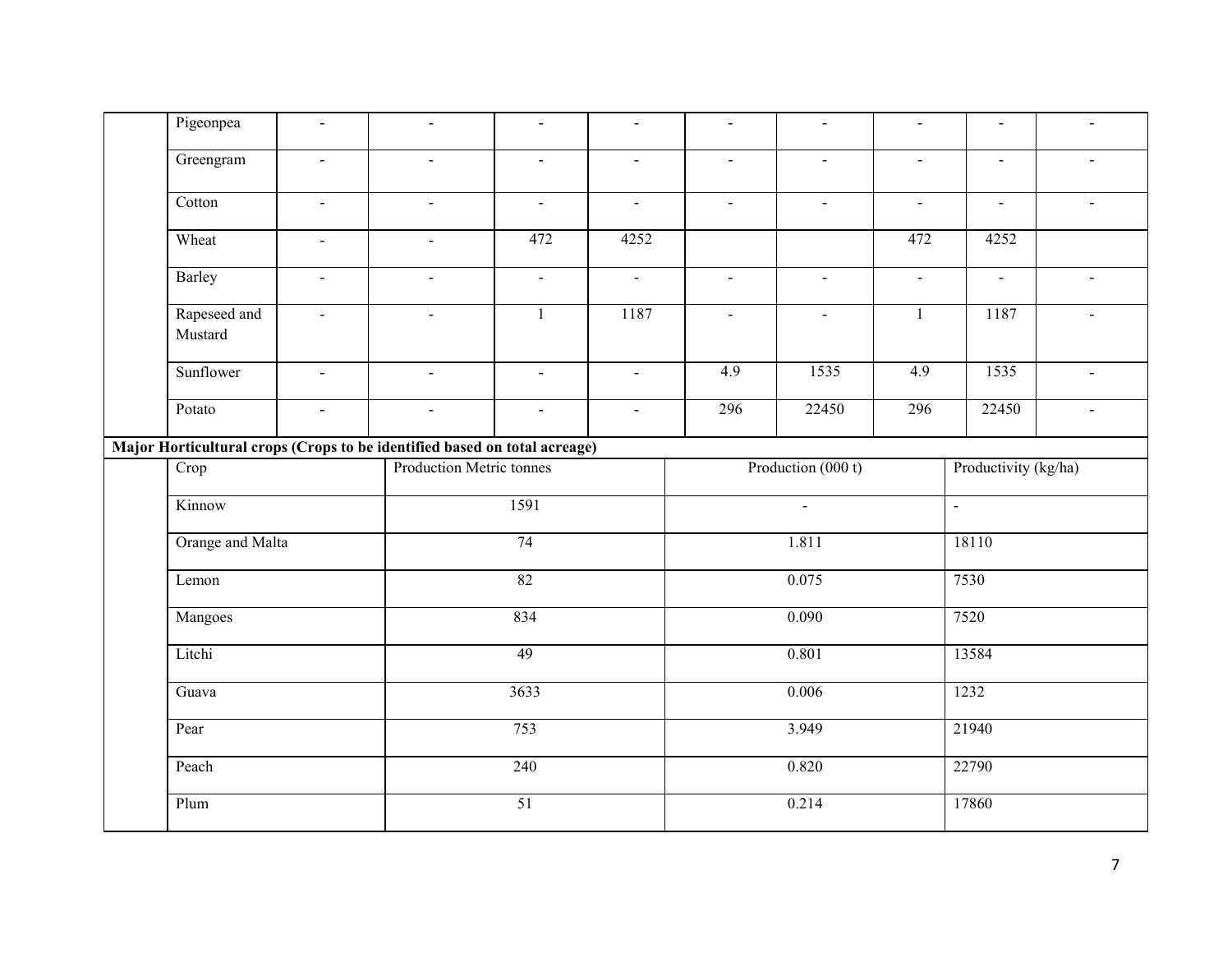| Grapes | 56  | 0.055 | 18320                    |
|--------|-----|-------|--------------------------|
| Ber    | 269 | 0.085 | 28314                    |
| Amla   | 26  | 0.241 | 17224                    |
| Misc   | 279 | $\,$  | $\overline{\phantom{0}}$ |

| 1.12 | Sowing window for 5<br>major field crops | Paddy                                    | Wheat                                      | <b>Sunflower</b>                        | <b>Maize</b>                         | Potato                                       |
|------|------------------------------------------|------------------------------------------|--------------------------------------------|-----------------------------------------|--------------------------------------|----------------------------------------------|
|      | Kharif-Rainfed                           |                                          |                                            | $\,$                                    |                                      |                                              |
|      | Kharif-Irrigated                         | $2nd$ week of June<br>to $1st$ week July |                                            |                                         | $4th$ week May to<br>$4th$ week June |                                              |
|      | Rabi-Rainfed                             |                                          |                                            |                                         |                                      |                                              |
|      | Rabi-Irrigated                           |                                          | $4th$ week October to<br>1st week December |                                         |                                      | Last week of<br>September to<br>mid October. |
|      | Spring-Irrigated                         | -                                        | $\overline{\phantom{0}}$                   | $2nd$ week to $4th$ week<br>of January. |                                      |                                              |

| 1.13 | What is the major contingency the district is prone to? | Regular | Occasional               | <b>None</b> |
|------|---------------------------------------------------------|---------|--------------------------|-------------|
|      | (Tick mark)                                             |         |                          |             |
|      | Drought                                                 |         |                          |             |
|      | Flood                                                   |         |                          |             |
|      | Cyclone                                                 | -       | $\overline{\phantom{a}}$ |             |
|      | Hail storm                                              |         |                          |             |
|      | Heat wave                                               |         |                          |             |
|      | Cold wave                                               |         |                          |             |
|      | Frost                                                   |         |                          |             |
|      | Sea water intrusion                                     |         |                          |             |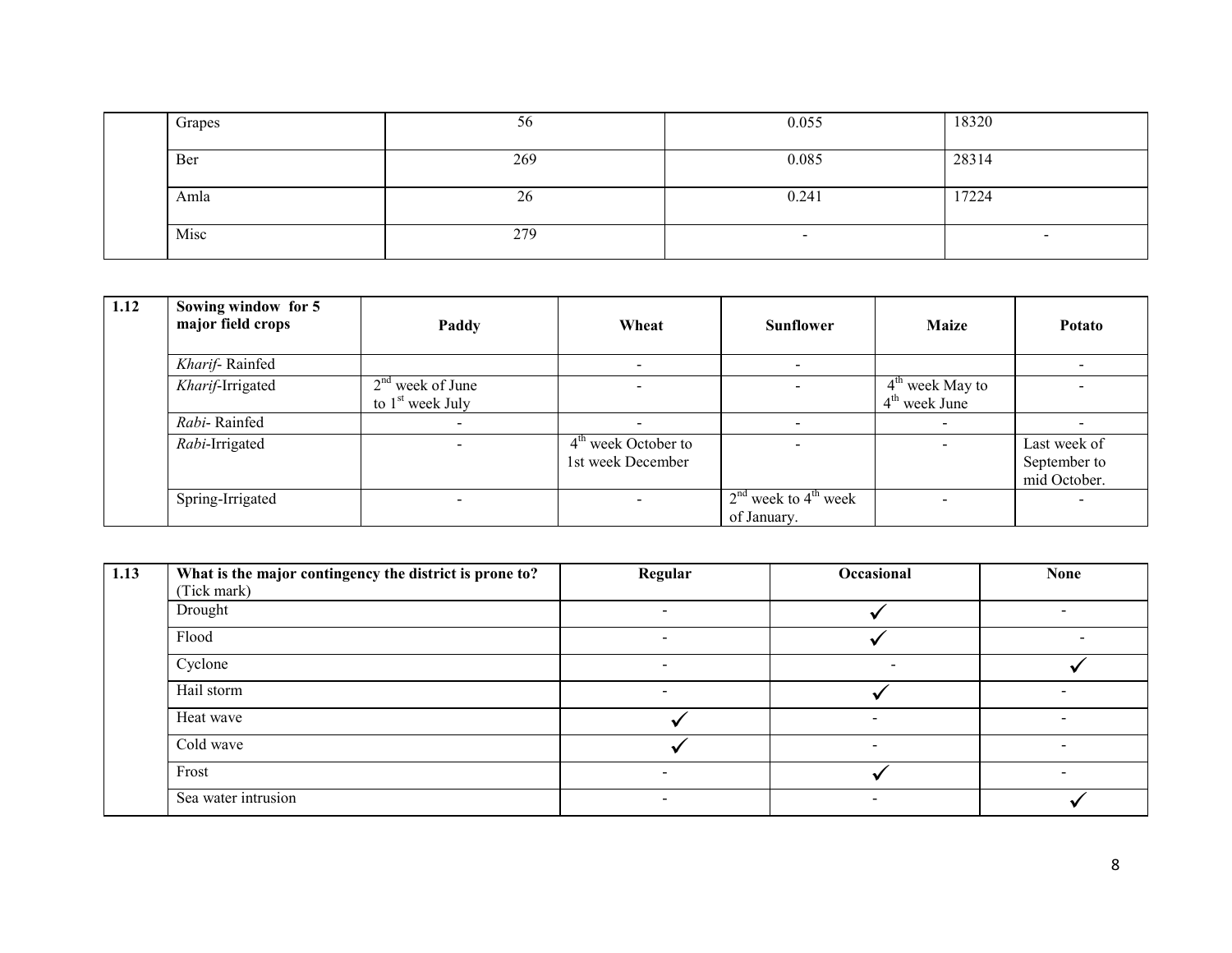| Pests and disease outbreak (Yellow rust on wheat, BLB on |  |  |
|----------------------------------------------------------|--|--|
| paddy, Late blight on potato, Sucking pests like aphids, |  |  |
| jassid, whitefly, Mealy bug in cotton)                   |  |  |
| Others Yellow vein mosaic virus in Mungbean              |  |  |

| 1.14 | <b>Include Digital maps of</b><br>the district for | Location map of district within State as Annexure I | Enclosed: Yes / No |
|------|----------------------------------------------------|-----------------------------------------------------|--------------------|
|      |                                                    | Mean annual rainfall as Annexure 2                  | Enclosed: Yes / No |
|      |                                                    | Soil map as Annexure 3                              | Enclosed: Yes / No |

#### 2.0 Strategies for weather related contingencies

#### 2.1 Drought

### 2.1.1 Rainfed situation (100 per cent area is irrigated): Not Applicable

| <b>Condition</b>                        |                                   | <b>Suggested Contingency measures</b> |                                   |                           |                              |  |  |  |
|-----------------------------------------|-----------------------------------|---------------------------------------|-----------------------------------|---------------------------|------------------------------|--|--|--|
| <b>Early season</b><br>drought (delayed | <b>Major Farming</b><br>situation | <b>Normal Crop/cropping</b><br>system | Change in crop/cropping<br>system | <b>Agronomic measures</b> | Remarks on<br>Implementation |  |  |  |
| onset)                                  |                                   |                                       |                                   |                           |                              |  |  |  |
| Delay by 2 weeks                        |                                   |                                       | NA                                |                           |                              |  |  |  |
| Delay by 4 weeks                        |                                   |                                       | NA                                |                           |                              |  |  |  |
| Delay by 6 weeks                        |                                   |                                       | NA                                |                           |                              |  |  |  |
| Delay by 8 weeks                        |                                   |                                       | NA                                |                           |                              |  |  |  |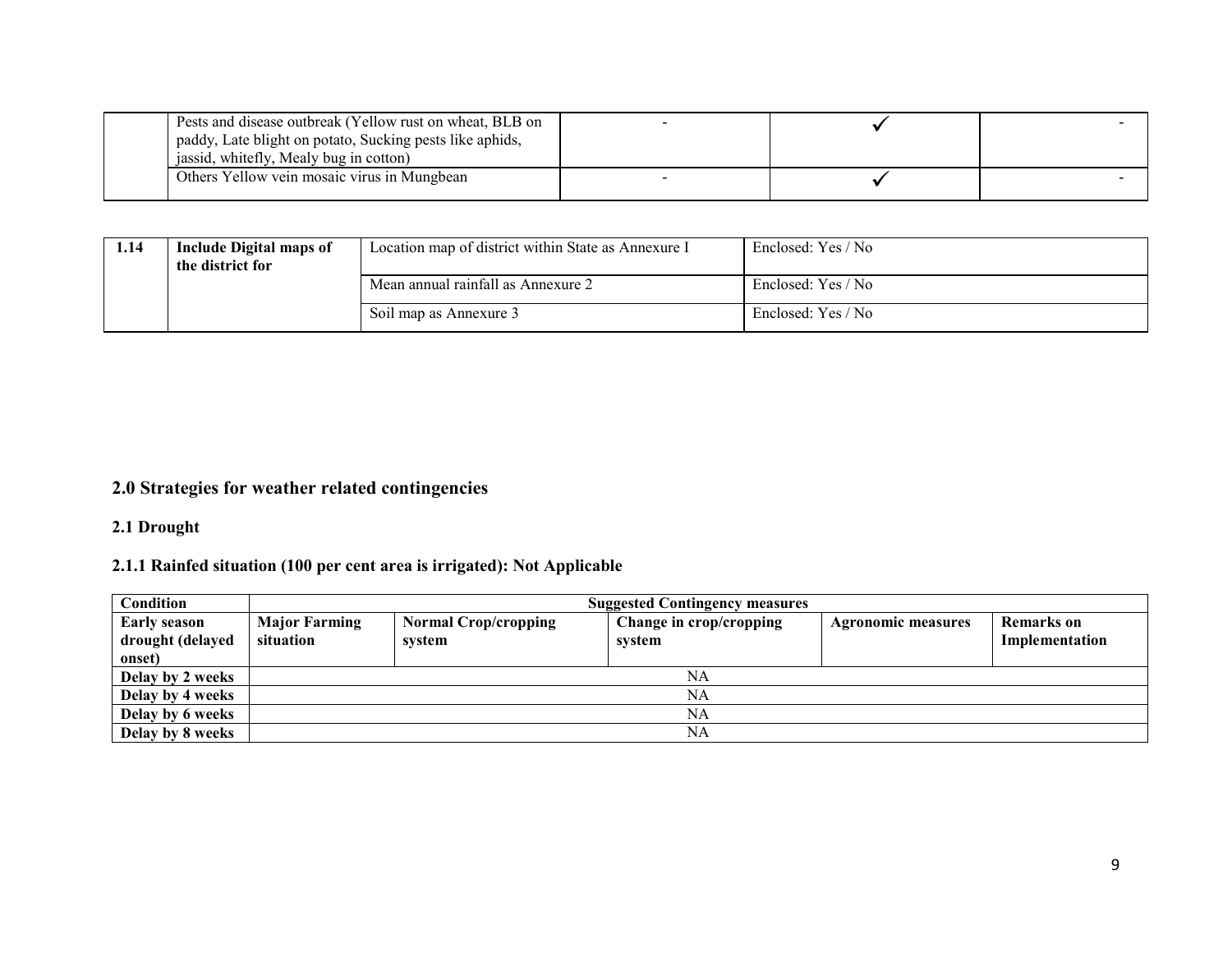| Condition           |                      |                             | <b>Suggested Contingency measures</b> |                       |                   |
|---------------------|----------------------|-----------------------------|---------------------------------------|-----------------------|-------------------|
| Early season        | <b>Major Farming</b> | <b>Normal Crop/cropping</b> | Crop management                       | Soil nutrient &       | <b>Remarks</b> on |
| drought (Normal     | situation            | system                      |                                       | moisture conservation | Implementation    |
| onset)              |                      |                             |                                       | measures              |                   |
| <b>Normal onset</b> |                      |                             | NA                                    |                       |                   |
| followed by 15-20   |                      |                             |                                       |                       |                   |
| days dry spell      |                      |                             |                                       |                       |                   |
| after sowing        |                      |                             |                                       |                       |                   |
| leading to poor     |                      |                             |                                       |                       |                   |
| germination/crop    |                      |                             |                                       |                       |                   |
| stand etc.          |                      |                             |                                       |                       |                   |

| Condition            |                      | <b>Suggested Contingency measures</b> |                 |                       |                |  |  |
|----------------------|----------------------|---------------------------------------|-----------------|-----------------------|----------------|--|--|
| Mid season           | <b>Major Farming</b> | <b>Normal Crop/cropping</b>           | Crop management | Soil nutrient &       | Remarks on     |  |  |
| drought (long dry    | situation            | system                                |                 | moisture conservation | Implementation |  |  |
| spell, consecutive 2 |                      |                                       |                 | measures              |                |  |  |
| weeks rainless       |                      |                                       |                 |                       |                |  |  |
| $($ >2.5 mm) period) |                      |                                       |                 |                       |                |  |  |
| At vegetative stage  |                      |                                       | NA              |                       |                |  |  |

| Condition         |                      |                             |                 | <b>Suggested Contingency measures</b> |                |
|-------------------|----------------------|-----------------------------|-----------------|---------------------------------------|----------------|
| Mid season        | <b>Major Farming</b> | <b>Normal Crop/cropping</b> | Crop management | Soil nutrient &                       | Remarks on     |
| drought (long dry | situation            | svstem                      |                 | moisture conservation                 | Implementation |
| spell)            |                      |                             |                 | measures                              |                |
| At flowering/     |                      |                             | NA              |                                       |                |
| fruiting stage    |                      |                             |                 |                                       |                |

| $\mathbf C$ ondition                                                         |           |                                       | <b>Suggested Contingency measures</b> |                                                      |                              |  |  |
|------------------------------------------------------------------------------|-----------|---------------------------------------|---------------------------------------|------------------------------------------------------|------------------------------|--|--|
| <b>Terminal drought</b>   Major Farming<br>(Early withdrawal)<br>of monsoon) | situation | <b>Normal Crop/cropping</b><br>svstem | Crop management                       | Soil nutrient &<br>moisture conservation<br>measures | Remarks on<br>Implementation |  |  |
|                                                                              |           |                                       | NA                                    |                                                      |                              |  |  |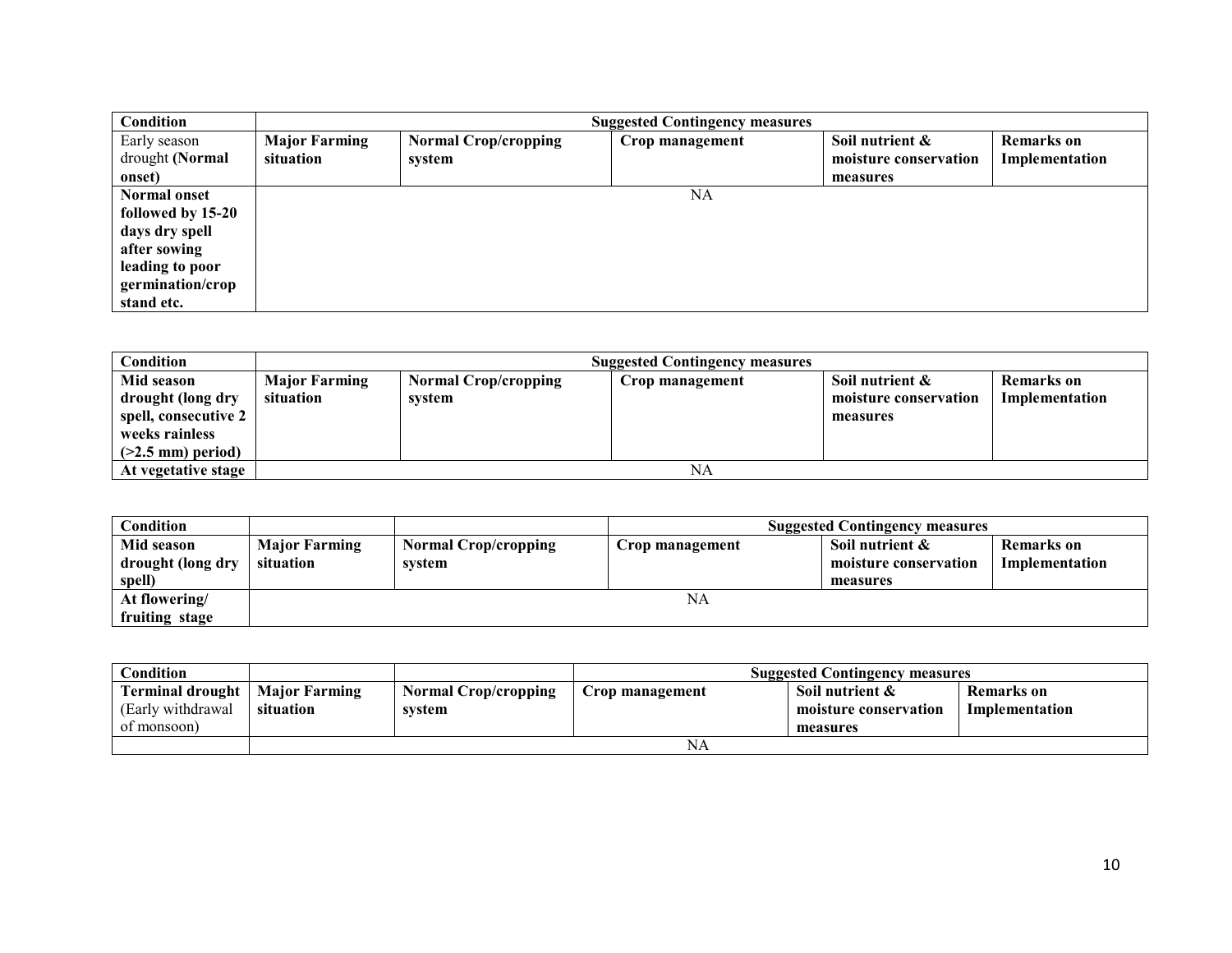### 2.1.2 Drought - Irrigated situation

| Condition           | <b>Suggested Contingency measures</b> |               |                                      |                           |                              |  |
|---------------------|---------------------------------------|---------------|--------------------------------------|---------------------------|------------------------------|--|
|                     | <b>Major Farming</b>                  | <b>Normal</b> | Change in crop/cropping system       | <b>Agronomic measures</b> | <b>Remarks</b> on            |  |
|                     | situation                             | Crop/cropping |                                      |                           | Implementation               |  |
|                     |                                       | system        |                                      |                           |                              |  |
| Delayed release of  | Tube well irrigated                   | Paddy         | Prefer Short duration varieties (PR- | Direct seeding of paddy   | Direct seeding of rice saves |  |
| water in canals due | alluvial soils                        |               | 115) and Basmati rice (Pusa          | and laser land leveling   | about 20% of irrigation      |  |
| to low rainfall     |                                       |               | Basmati-1, Pusa 1121, Punjab         | should be done            | water. Laser leveling of     |  |
|                     |                                       |               | Basmati-2, Punjab Mehak)             |                           | field also saves 20-25 % of  |  |
|                     |                                       |               |                                      |                           | irrigation water             |  |
|                     |                                       | Maize         | Moong (PAU 911 and ML 818),          |                           |                              |  |
|                     |                                       |               | Mash (Mash 114 and Mash 338).        |                           |                              |  |
|                     |                                       |               |                                      |                           |                              |  |
|                     |                                       | Wheat         | Gram (PDG \$ and PDG 3) and          |                           |                              |  |
|                     |                                       |               | Toria (PBT 37).                      |                           |                              |  |
|                     |                                       |               |                                      |                           |                              |  |
|                     |                                       | Sugarcane     | Moong (PAU 911 and ML 818),          |                           |                              |  |
|                     |                                       |               | Mash (Mash 114 and Mash 338)         |                           |                              |  |
|                     |                                       |               |                                      |                           |                              |  |

| Condition                                                    |                                      |                                          | <b>Suggested Contingency measures</b>                              |                                                                                                                                                          |                                                                                                                                         |
|--------------------------------------------------------------|--------------------------------------|------------------------------------------|--------------------------------------------------------------------|----------------------------------------------------------------------------------------------------------------------------------------------------------|-----------------------------------------------------------------------------------------------------------------------------------------|
|                                                              | <b>Major Farming</b><br>situation    | <b>Normal</b><br>Crop/cropping<br>system | Change in crop/cropping system                                     | <b>Agronomic measures</b>                                                                                                                                | <b>Remarks</b> on<br>Implementation                                                                                                     |
| Limited release of<br>water in canals due<br>to low rainfall | Tubewell irrigated<br>alluvial soils | Paddy<br>Maize                           | Prefer sowing of Basmati rice,<br>Maize, Soybean and other pulses. | Direct seeding of paddy<br>leveling  <br>land<br>laser<br>should be done.<br>Sunflower can be grown<br>of<br>transplanting<br>by<br>nursery in February. | Direct seeding of rice saves<br>about 20% of irrigation<br>water. Laser leveling of<br>field also saves 20-25 % of<br>irrigation water. |
|                                                              |                                      | Wheat                                    | Wheat can be replaced with<br>oilseeds                             |                                                                                                                                                          |                                                                                                                                         |
|                                                              |                                      | Sugarcane                                | Moong (PAU 911 and ML 818),<br>Mash (Mash 114 and Mash 338)        |                                                                                                                                                          |                                                                                                                                         |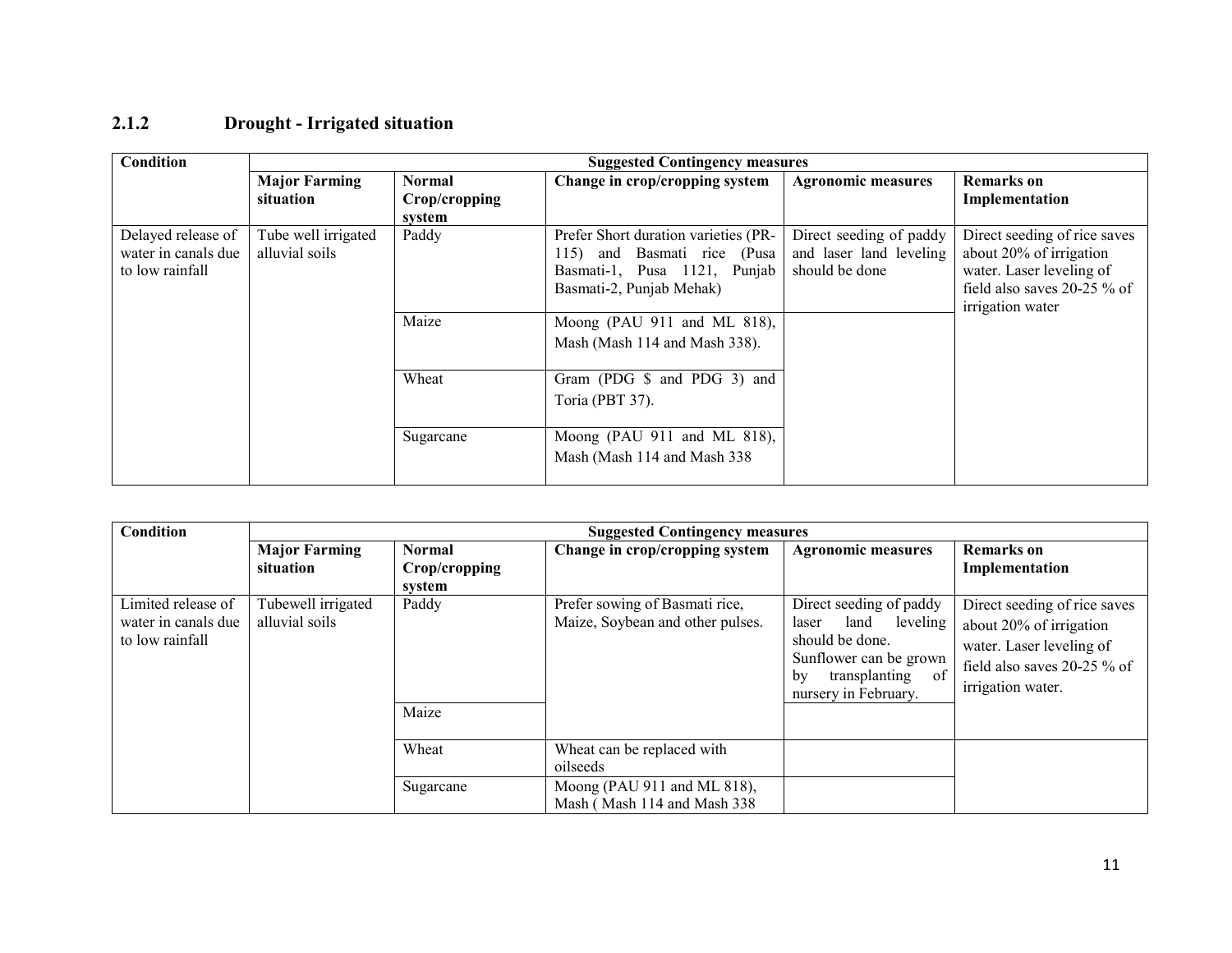| Condition | <b>Suggested Contingency measures</b> |               |                                |                           |                |  |  |
|-----------|---------------------------------------|---------------|--------------------------------|---------------------------|----------------|--|--|
|           | <b>Major Farming</b>                  | Normal        | Change in crop/cropping system | <b>Agronomic measures</b> | Remarks on     |  |  |
|           | situation                             | Crop/cropping |                                |                           | Implementation |  |  |
|           |                                       | system        |                                |                           |                |  |  |
|           |                                       | Sunflower     | Summer Moong (SML 832 and      |                           |                |  |  |
|           |                                       |               | SML 668) and Summer Mash       |                           |                |  |  |
|           |                                       |               | (Mash $1008$ and Mash $414$ )  |                           |                |  |  |

| <b>Condition</b>                                   |                                      |                                       |                                                                                                     | <b>Suggested Contingency measures</b>                                      |                                                                    |
|----------------------------------------------------|--------------------------------------|---------------------------------------|-----------------------------------------------------------------------------------------------------|----------------------------------------------------------------------------|--------------------------------------------------------------------|
|                                                    | <b>Major Farming</b><br>situation    | <b>Normal Crop/cropping</b><br>system | Change in crop/cropping<br>system                                                                   | <b>Agronomic measures</b>                                                  | <b>Remarks</b> on<br>Implementation                                |
| Non release of<br>water in canals<br>under delayed | Tubewell irrigated<br>alluvial soils | Paddy                                 | Maize, Soybean (SL 744 and<br>SL 525) and moongbean                                                 | Bed planting of soybean<br>and maize laser land<br>leveling should be done | Bed planting saves<br>$20-25%$ irrigation<br>water. Laser leveling |
| onset of monsoon<br>in catchment                   |                                      | Maize                                 | Moong (PAU 911 and ML<br>818), Mash (Mash 114 and<br>Mash 338).                                     |                                                                            | of field also saves 20-<br>25 % of irrigation<br>water             |
|                                                    |                                      | Wheat                                 | Oilseeds                                                                                            |                                                                            |                                                                    |
|                                                    |                                      | Sugarcane                             | Sugar cane should be replaced<br>with Moong (PAU 911 and<br>ML 818), Mash (Mash 114<br>and Mash 338 |                                                                            |                                                                    |

| Condition                                                                            |                                       | <b>Suggested Contingency measures</b> |                                   |                           |                                     |
|--------------------------------------------------------------------------------------|---------------------------------------|---------------------------------------|-----------------------------------|---------------------------|-------------------------------------|
|                                                                                      | <b>Major Farming</b><br>situation     | <b>Normal Crop/cropping</b><br>svstem | Change in crop/cropping<br>system | <b>Agronomic measures</b> | <b>Remarks</b> on<br>Implementation |
| Lack of inflows<br>into tanks due to<br>insufficient<br>/delayed onset of<br>monsoon | Tube well irrigated<br>alluvial soils |                                       | <b>NA</b>                         |                           |                                     |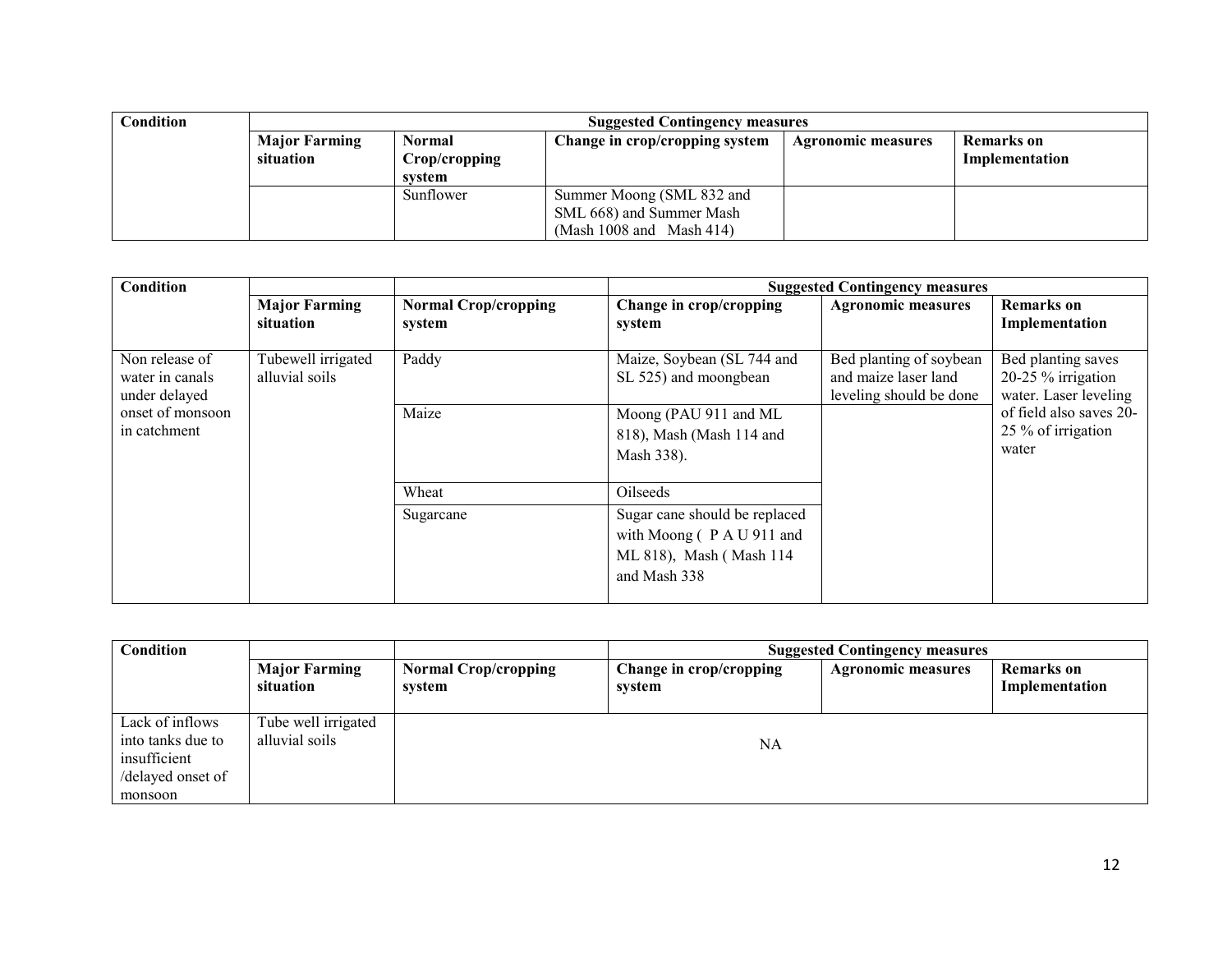| Condition                                                      |                                      |                                       |                                                                                                                                                                           | <b>Suggested Contingency measures</b>                                                                                                                                                                                                                                                                                                              |                                                                                                                                                                                                                                                                  |
|----------------------------------------------------------------|--------------------------------------|---------------------------------------|---------------------------------------------------------------------------------------------------------------------------------------------------------------------------|----------------------------------------------------------------------------------------------------------------------------------------------------------------------------------------------------------------------------------------------------------------------------------------------------------------------------------------------------|------------------------------------------------------------------------------------------------------------------------------------------------------------------------------------------------------------------------------------------------------------------|
|                                                                | <b>Major Farming</b><br>situation    | <b>Normal</b><br>Crop/cropping system | Change in crop/cropping<br>system                                                                                                                                         | <b>Agronomic measures</b>                                                                                                                                                                                                                                                                                                                          | <b>Remarks on Implementation</b>                                                                                                                                                                                                                                 |
| Insufficient<br>groundwater<br>recharge due to<br>low rainfall | Tubewell irrigated<br>alluvial soils | Paddy<br>Maize<br>Wheat<br>Sugarcane  | Alternate crops to be sown<br>like pulses (Moong PAU<br>911 and ML 818), Mash<br>(Mash 114 and Mash 338),<br>Oilseeds in place of<br>predominant crops of rice-<br>wheat. | leveling<br>land<br>Laser<br>should be done.<br>$1\%$ FeSO <sub>4</sub> spray in case<br>of iron deficiency at  <br>weekly<br>interval and<br>irrigation<br>decrease<br>interval<br>Wheat can be sown with<br>Happy<br>seeder<br>technology immediately<br>harvesting<br>of<br>after<br>paddy.<br>Paired<br>trench<br>row<br>planting of sugarcane | Laser leveling of field saves 20-<br>25 % of irrigation water.<br>Sowing of wheat with happy<br>seeder immediately after harvest<br>of paddy saves pre sowing<br>irrigation<br>Paired row trench planting of<br>sugarcane saves about 10-15%<br>irrigation water |

## 2.2 Unusual rains (untimely, unseasonal etc) (for both rainfed and irrigated situations)

| <b>Condition</b>                                                                  |                                                      | <b>Suggested contingency measure</b>                                                   |                     |                                                                                |  |  |  |
|-----------------------------------------------------------------------------------|------------------------------------------------------|----------------------------------------------------------------------------------------|---------------------|--------------------------------------------------------------------------------|--|--|--|
| <b>Continuous high</b><br>rainfall in a short<br>span leading to water<br>logging | <b>Vegetative stage</b>                              | <b>Flowering stage</b>                                                                 | Crop maturity stage | Post harvest                                                                   |  |  |  |
| Maize                                                                             |                                                      | This crop is highly<br>sensitive to standing water<br>so drain out the excess<br>water |                     |                                                                                |  |  |  |
| Wheat                                                                             | Mn deficiency can be<br>corrected by repeated sprays |                                                                                        |                     | Store new grains in clean godowns or<br>receptacles. Plug all cracks, cervices |  |  |  |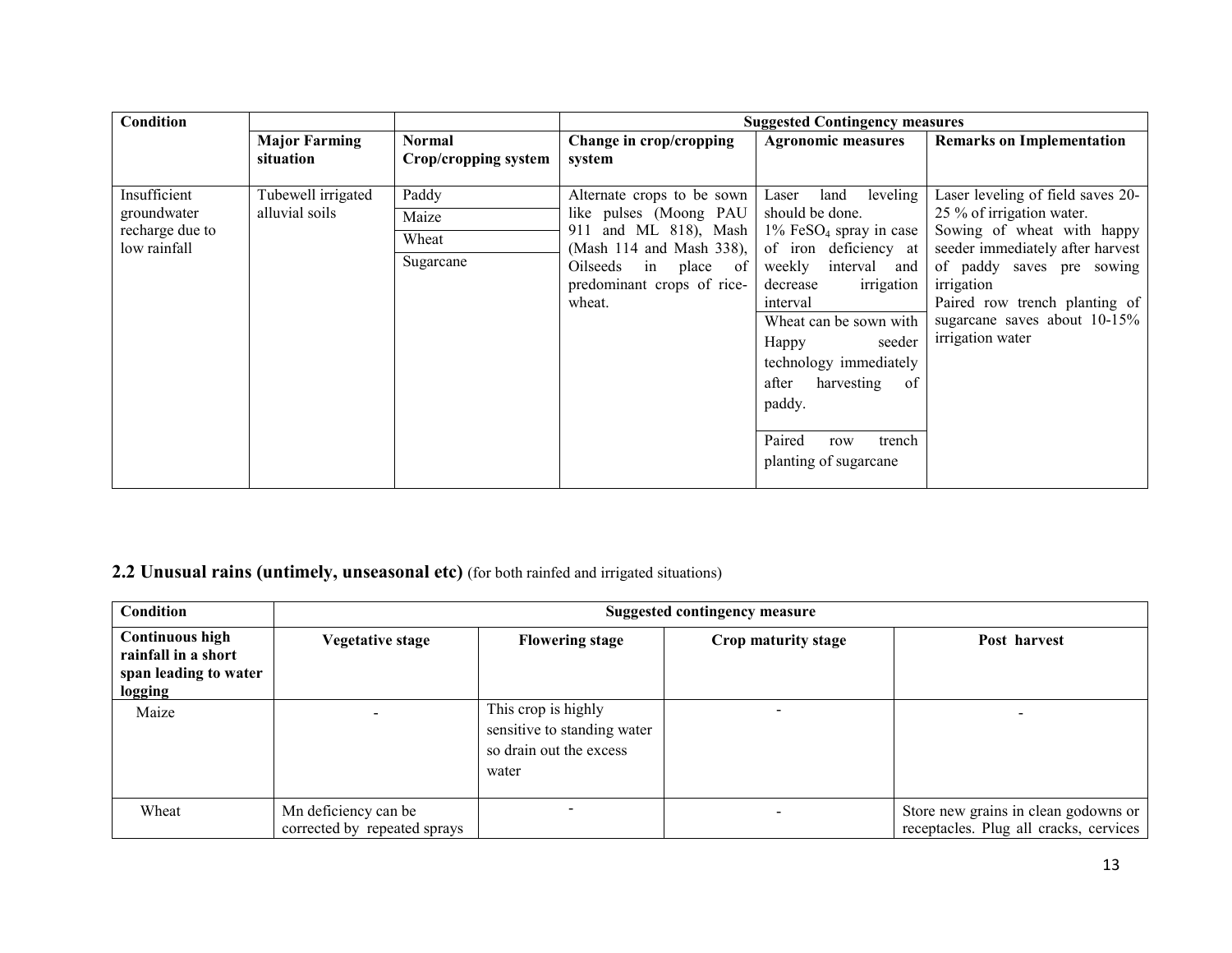|                    | of 1% MnSO <sub>4</sub> in case of Mn<br>deficiency                                                                                                                                                                                                          |                                                                                                                                                                                               |                                                                                        | and holes in the godowns thoroughly.<br>Disinfest old gunny bags by dipping<br>them in emulsion of 6 ml Sumicidin<br>20EC or 5 ml Cymbush 25 EC in 10<br>litres of water for 10 minutes and dry<br>them in shade before filling with<br>grains or use new gunny bags. |
|--------------------|--------------------------------------------------------------------------------------------------------------------------------------------------------------------------------------------------------------------------------------------------------------|-----------------------------------------------------------------------------------------------------------------------------------------------------------------------------------------------|----------------------------------------------------------------------------------------|-----------------------------------------------------------------------------------------------------------------------------------------------------------------------------------------------------------------------------------------------------------------------|
| Sugarcane          |                                                                                                                                                                                                                                                              | of<br>Earthing<br>the<br>up<br>sugarcane crop may be<br>done if not done earlier<br>during the first week of<br>July.<br>Drain out excess water in<br>case of water stagnation<br>conditions. |                                                                                        |                                                                                                                                                                                                                                                                       |
| Horticulture crops |                                                                                                                                                                                                                                                              | Drain out excess water                                                                                                                                                                        |                                                                                        |                                                                                                                                                                                                                                                                       |
|                    | Heavy rainfall with high speed winds in a short span                                                                                                                                                                                                         |                                                                                                                                                                                               |                                                                                        |                                                                                                                                                                                                                                                                       |
| Wheat              |                                                                                                                                                                                                                                                              |                                                                                                                                                                                               | Don't irrigate on windy or stormy<br>days as it will lead to lodging of<br>wheat crop. |                                                                                                                                                                                                                                                                       |
| Sugarcane          | If dry weather conditions<br>prevails might may also cause<br>severe damage to this crop.<br>For its control spray the crop<br>with 400 ml of malathion 50<br>EC in 100 litres of water/<br>acre. Remove Baru weed<br>growing around the sugarcane<br>field. |                                                                                                                                                                                               | To prevent lodging prop up the<br>crop by end of August using trash<br>twist method.   |                                                                                                                                                                                                                                                                       |
| Rice               | Do not apply more than<br>recommended nitrogen.<br>Avoid early planting of rice<br>to keep the incidence of BLB<br>under check.                                                                                                                              |                                                                                                                                                                                               |                                                                                        |                                                                                                                                                                                                                                                                       |
| Horticulture       | The excess rain water when<br>stagnates for several days is<br>harmful to the orchard trees.                                                                                                                                                                 |                                                                                                                                                                                               |                                                                                        |                                                                                                                                                                                                                                                                       |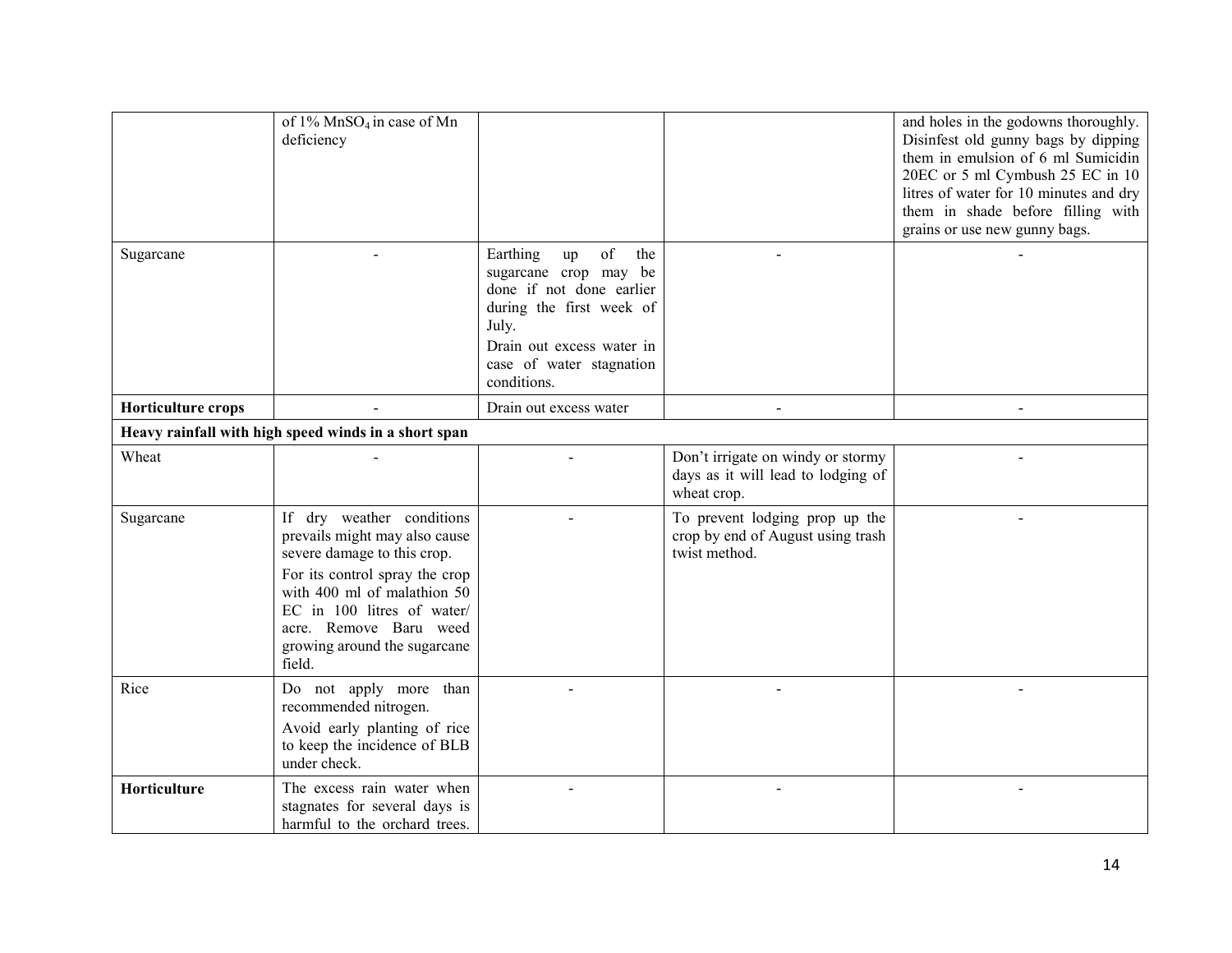|                                                        | Adopt prompt measures to<br>drain out excess water.                                                                                                                                                                                                                                                                                         |                                                                                                                        |                                                                                                                                                                                                                                                                                                                              |                                                                                                                                                                                                                                                                                                                                                                                                                          |  |  |  |
|--------------------------------------------------------|---------------------------------------------------------------------------------------------------------------------------------------------------------------------------------------------------------------------------------------------------------------------------------------------------------------------------------------------|------------------------------------------------------------------------------------------------------------------------|------------------------------------------------------------------------------------------------------------------------------------------------------------------------------------------------------------------------------------------------------------------------------------------------------------------------------|--------------------------------------------------------------------------------------------------------------------------------------------------------------------------------------------------------------------------------------------------------------------------------------------------------------------------------------------------------------------------------------------------------------------------|--|--|--|
| Outbreak of pests and diseases due to unseasonal rains |                                                                                                                                                                                                                                                                                                                                             |                                                                                                                        |                                                                                                                                                                                                                                                                                                                              |                                                                                                                                                                                                                                                                                                                                                                                                                          |  |  |  |
| Rice                                                   |                                                                                                                                                                                                                                                                                                                                             | Blight develops more in<br>high humid conditions.<br>Farmers should not allow<br>stagnation of water in the<br>fields. | If high humidity and cloudy<br>weather prevails the crop may be<br>sprayed with blitox/ copper<br>oxychloride 50 WP @ 500 g in<br>200 litres of water/acre to control<br>false smut and after 10 days of its<br>application spray Tilt $\omega$ 200<br>ml/acre in 200 litres of water.<br>Start the spray at the boot stage. |                                                                                                                                                                                                                                                                                                                                                                                                                          |  |  |  |
| Potato                                                 |                                                                                                                                                                                                                                                                                                                                             | Late blight of potato $ 1 $ .<br>develops in November-<br>December months                                              | Spray the crop with Ridomil<br>$@1250$ ml/ha.<br>Cut the haulms<br>$\mathbf{2}$ .                                                                                                                                                                                                                                            | Potato cultivars Kufri Chandermukhi,<br>Kufri Jyoti and Kufri Chipsona-1 can<br>be stored successfully for 5 months at<br>$10\pm1^{\circ}$ C and 90-95 % RH with two<br>consecutive foggings of CIPC at the<br>rate of 40 ml per tonne. The first<br>fogging is given at the first fogging.<br>The stored potatoes maintain low<br>reducing sugars $(0.25)$ %) and are<br>suitable for chipping and culinary<br>purpose. |  |  |  |
| Horticulture                                           | In case of occurrence of root<br>due<br>damage<br>to<br>water<br>stagnation in pear, peach etc.<br>apply 10 g Bavistin 50 WP +<br>5 g Vitavax 75 WP in 10<br>litres of water along the trunk<br>after draining out the excess<br>water and drying of soil.<br>Prune the dried ends of the<br>branches alongwith 5-8 cm of<br>the live wood. |                                                                                                                        |                                                                                                                                                                                                                                                                                                                              |                                                                                                                                                                                                                                                                                                                                                                                                                          |  |  |  |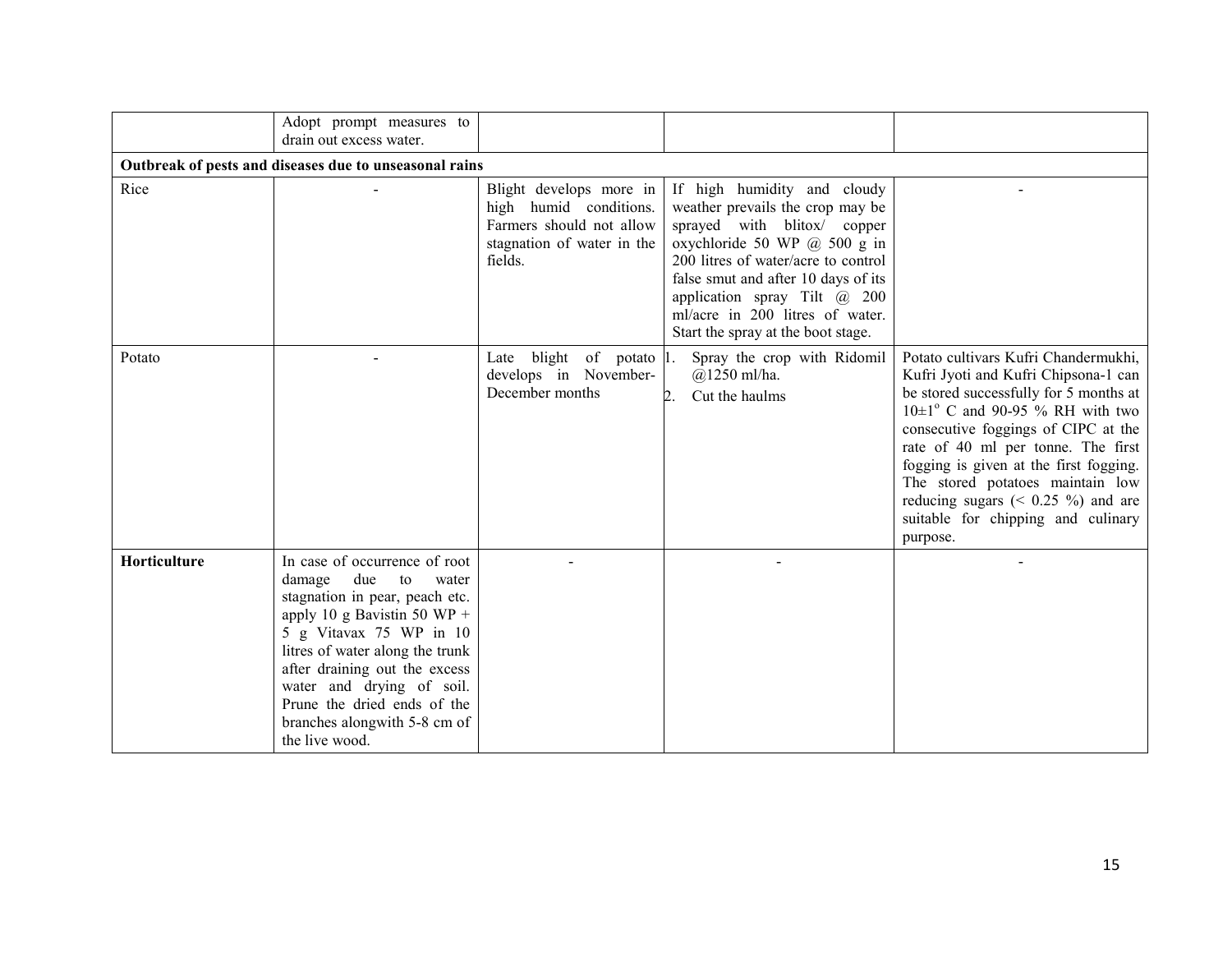## 2.3 Floods

In general there are no floods, floods came in 1988 and 1995 in the low lying area of Kapurthala

| <b>Condition</b>                               | <b>Suggested contingency measure</b>                                                                                                                                                                                                                                                                                                                                                                                                                            |                                                                                                                                                                                                                         |                                                                            |            |  |
|------------------------------------------------|-----------------------------------------------------------------------------------------------------------------------------------------------------------------------------------------------------------------------------------------------------------------------------------------------------------------------------------------------------------------------------------------------------------------------------------------------------------------|-------------------------------------------------------------------------------------------------------------------------------------------------------------------------------------------------------------------------|----------------------------------------------------------------------------|------------|--|
| Transient water logging/<br>partial inundation | Seedling / nursery stage                                                                                                                                                                                                                                                                                                                                                                                                                                        | <b>Vegetative stage</b>                                                                                                                                                                                                 | <b>Reproductive stage</b>                                                  | At harvest |  |
| Maize                                          | •The alternate crops can be<br>grown when flooded areas will<br>reach the <i>wattar</i> condition, the<br>mash varieties mash 114,<br>Mash 338 and Mash 1-1 can<br>be sown using 15-20 kg seed<br>rate/ha. This gives us 7.5-8.8<br>q/ha yield of mash. Fields<br>reaching wattar condition in<br>first week of September can be<br>sown with toria varieties PBT<br>37 and TL 15 using 3.75 kg/ha<br>seed and maintaining a line to<br>line distance of 30 cm. | Kill the hibernating larvae of<br>maize borer in plant material<br>like stubbles, stalks, cobs<br>and cores.<br>Use trichoderma cards on<br>10-15 days old maize crop<br>Spray Fenvalerate @40ml<br>Cypermethrin @40 ml | Monochrotophos<br>Spray<br>$@100$ ml in 100 L of<br>water against the mite |            |  |
|                                                | · In addition to combat the<br>demand of green fodder, green<br>cobs from maize crops can<br>provide good profit to farmers.<br>This crop can be followed with<br>late wheat or sunflower.                                                                                                                                                                                                                                                                      |                                                                                                                                                                                                                         |                                                                            |            |  |
|                                                | • The farmers can also grow<br>toria+gobhi sarson in the<br>middle of September.                                                                                                                                                                                                                                                                                                                                                                                |                                                                                                                                                                                                                         |                                                                            |            |  |
|                                                | · Farmers may grow vegetable:<br>August is suitable for growing<br>radish.<br>cucurbits<br>like<br>bottlegourd, bittergourd<br>and<br>lufa, etc. Lobia (Cowpeas) can<br>also be grown for vegetables.                                                                                                                                                                                                                                                           |                                                                                                                                                                                                                         |                                                                            |            |  |
|                                                | • Arkel and Matar Ageta-6 can                                                                                                                                                                                                                                                                                                                                                                                                                                   |                                                                                                                                                                                                                         |                                                                            |            |  |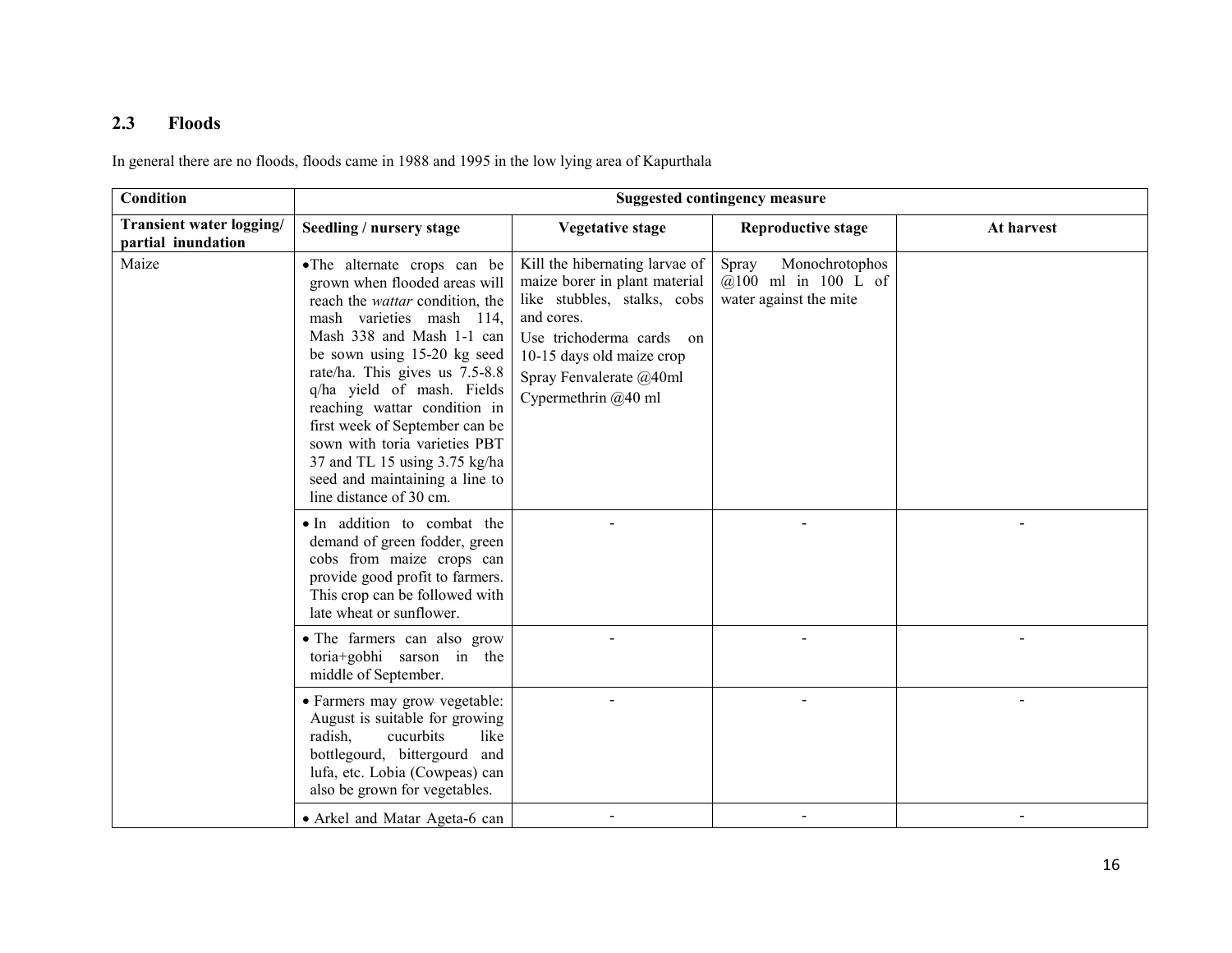|                                             | be sown in end September<br>which can yield green pods<br>after 60-65 days. For early                                                                                                      |  |  |  |  |
|---------------------------------------------|--------------------------------------------------------------------------------------------------------------------------------------------------------------------------------------------|--|--|--|--|
|                                             | peas crop seed treatment with<br>Bavistin 1.0 g per kg seed is<br>must. The crop of chilli<br>growing in the field need<br>protection against fruit rots,<br>anthracnose and wilt diseases |  |  |  |  |
|                                             | which become serious during<br>rainy days.                                                                                                                                                 |  |  |  |  |
| Continuous submergence for more than 2 days |                                                                                                                                                                                            |  |  |  |  |
| Sea water intrusion                         | NA                                                                                                                                                                                         |  |  |  |  |

# 2.4 Extreme events: Heat wave / Cold wave/Frost/ Hailstorm /Cyclone

| <b>Extreme</b>   | <b>Suggested contingency measure</b>                                                                                        |                         |                                                                                                                                                                                                                 |            |  |
|------------------|-----------------------------------------------------------------------------------------------------------------------------|-------------------------|-----------------------------------------------------------------------------------------------------------------------------------------------------------------------------------------------------------------|------------|--|
| event type       | Seedling / nursery stage                                                                                                    | <b>Vegetative stage</b> | <b>Reproductive stage</b>                                                                                                                                                                                       | At harvest |  |
| <b>Heat Wave</b> |                                                                                                                             |                         |                                                                                                                                                                                                                 |            |  |
| Sunflower        |                                                                                                                             |                         | Since the weather is quite hot during April, apply<br>irrigations at 8-10 days interval for good growth<br>of sunflower. The crop should not be under stress<br>at flowering, soft dough and hard dough stages. |            |  |
| Cold wave        |                                                                                                                             |                         |                                                                                                                                                                                                                 |            |  |
| Wheat            | To late sown wheat, apply<br>second dose of N with first<br><i>irrigation.</i>                                              | $\blacksquare$          |                                                                                                                                                                                                                 |            |  |
| Mustard          | To save the crop from frost<br>damage, apply irrigation.                                                                    |                         |                                                                                                                                                                                                                 |            |  |
| Sugarcane        | The seed crop against frost<br>giving<br>frequent<br>by<br>Frost<br>irrigations.<br>injury<br>results in low germination of |                         |                                                                                                                                                                                                                 |            |  |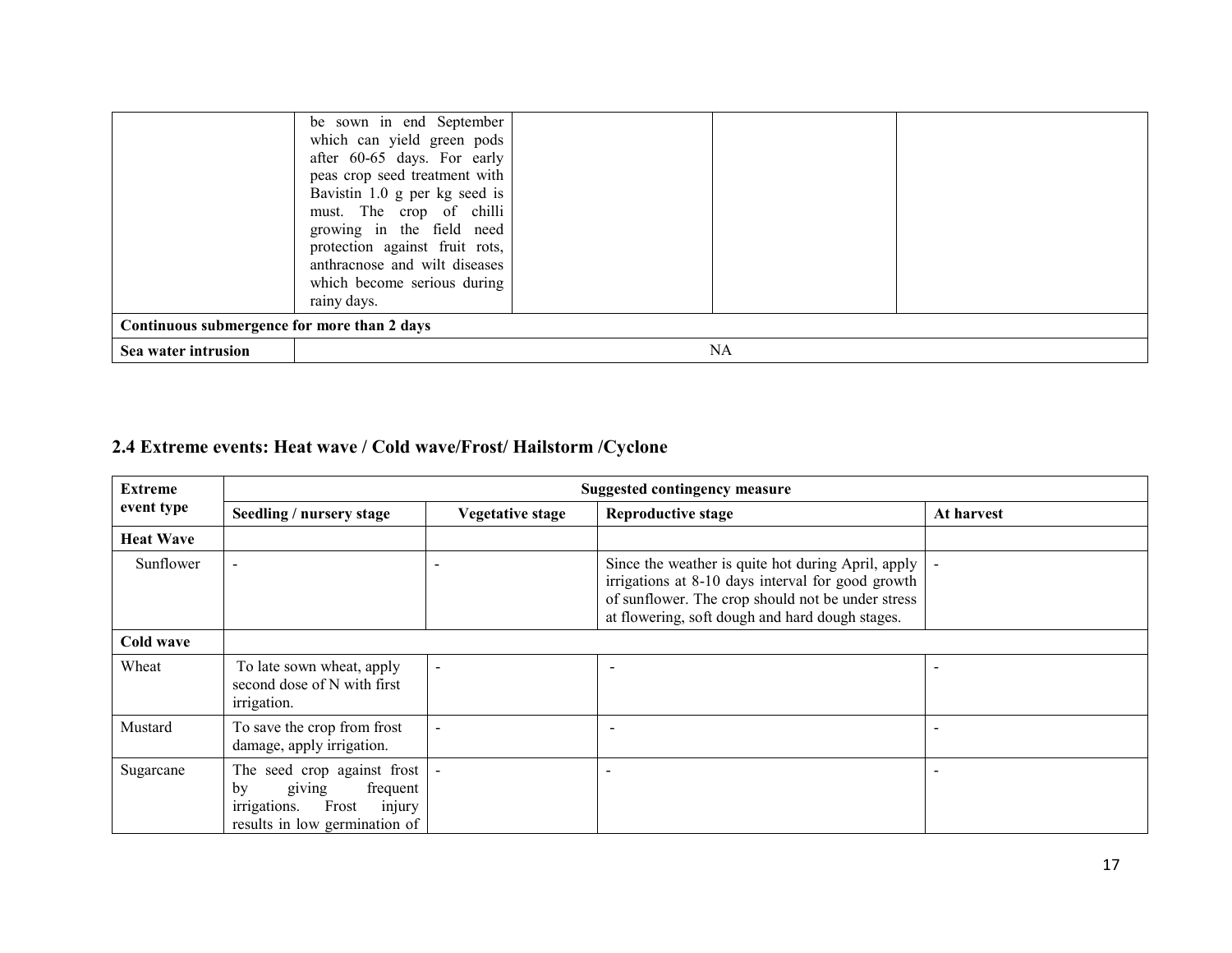|              | sugarcane.                                                                                                                                                                                                                                                                                                                                                                                          |                                                                                                                                                  |                                                                                                                                               |                |  |
|--------------|-----------------------------------------------------------------------------------------------------------------------------------------------------------------------------------------------------------------------------------------------------------------------------------------------------------------------------------------------------------------------------------------------------|--------------------------------------------------------------------------------------------------------------------------------------------------|-----------------------------------------------------------------------------------------------------------------------------------------------|----------------|--|
| Horticulture | $\overline{\phantom{0}}$                                                                                                                                                                                                                                                                                                                                                                            | The growers are advised<br>to adopt the measures to<br>save their valuable fruit<br>from drought,<br>trees<br>and<br>windstorm<br>sun<br>injury. |                                                                                                                                               |                |  |
| Horticulture |                                                                                                                                                                                                                                                                                                                                                                                                     |                                                                                                                                                  |                                                                                                                                               |                |  |
| Tomato       | Complete transplanting of  -<br>tomato seedling in the frost<br>fortnight of this month.<br>Sarkanda/kahi/rice<br>Provide<br>straw to save the plants from<br>frost. Dwarf tomato varieties<br>cane be saved from frost<br>injury with 100 gauge thick<br>white plastic bags of 35 x 25<br>cm size. Twenty five kg bags<br>are sufficient for an acre and<br>these can be used for 2 to 3<br>years. |                                                                                                                                                  | $\blacksquare$                                                                                                                                | $\blacksquare$ |  |
| Potato       |                                                                                                                                                                                                                                                                                                                                                                                                     |                                                                                                                                                  | To save the potato crop from frost damage use<br>the sprinkler irrigation and give light irrigation<br>through sprinkler during frosty nights | $\blacksquare$ |  |
| Frost        | NA                                                                                                                                                                                                                                                                                                                                                                                                  |                                                                                                                                                  |                                                                                                                                               |                |  |
| Hailstorm    | NA                                                                                                                                                                                                                                                                                                                                                                                                  |                                                                                                                                                  |                                                                                                                                               |                |  |
| Cyclone      | <b>NA</b>                                                                                                                                                                                                                                                                                                                                                                                           |                                                                                                                                                  |                                                                                                                                               |                |  |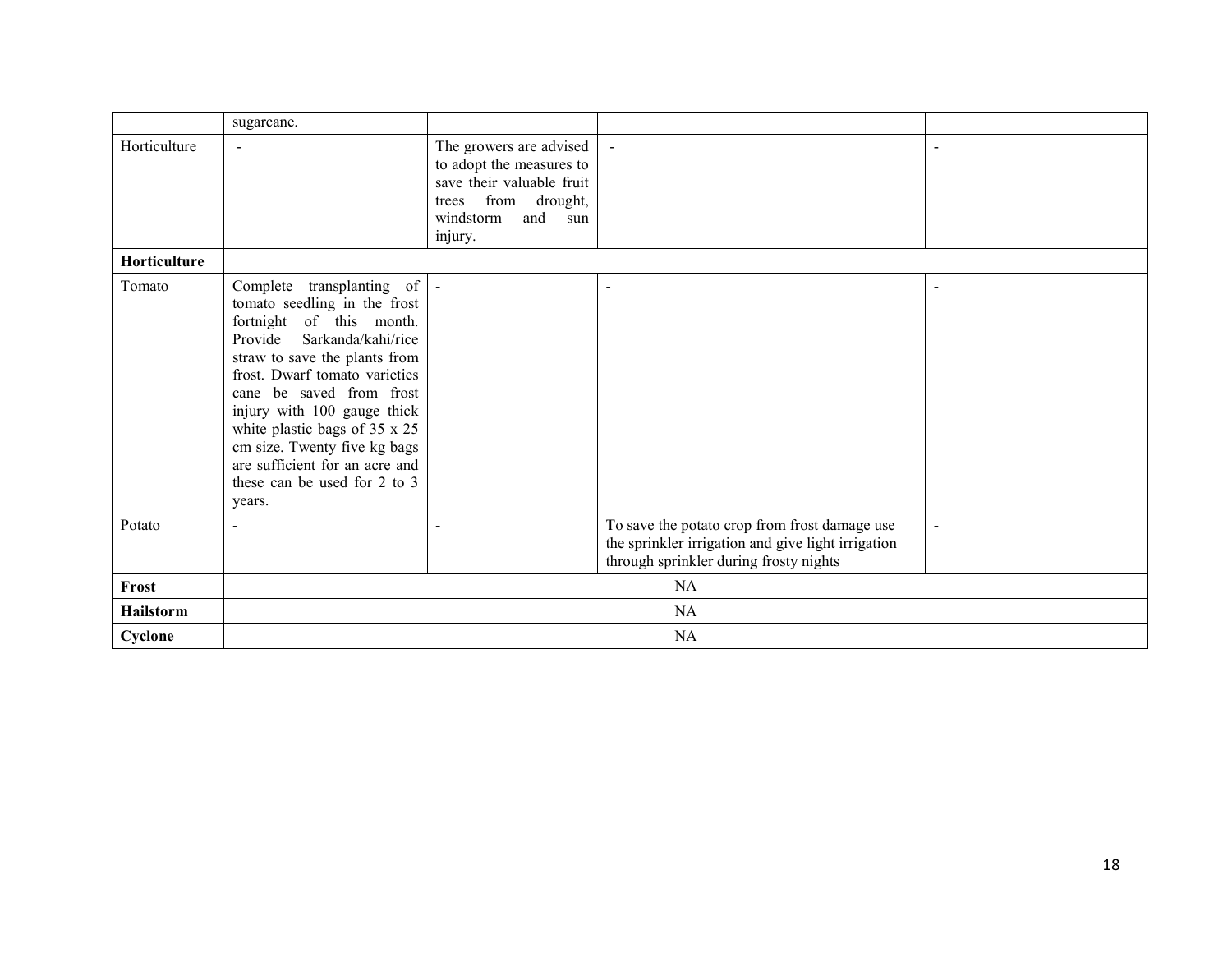### 2.5 Contingent strategies for Livestock, Poultry & Fisheries

### 2.5.1 Livestock

|                               | <b>Suggested contingency measures</b>                                                                                                                                                                                                                             |                                                                                                                                                                       |                                                                                                                                                     |  |
|-------------------------------|-------------------------------------------------------------------------------------------------------------------------------------------------------------------------------------------------------------------------------------------------------------------|-----------------------------------------------------------------------------------------------------------------------------------------------------------------------|-----------------------------------------------------------------------------------------------------------------------------------------------------|--|
|                               | <b>Before the event</b>                                                                                                                                                                                                                                           | During the event                                                                                                                                                      | After the event                                                                                                                                     |  |
| <b>Drought</b>                |                                                                                                                                                                                                                                                                   |                                                                                                                                                                       |                                                                                                                                                     |  |
| Feed and fodder availability  | Increase area under fodder cultivation.<br>Collection and storage of wheat /paddy straw.<br>Processing & storage of feed/fodder and<br>roughages in the form of complete<br>feed/blocks.<br>Establishing fodder banks and preserving<br>fodder as silage and hay. | Utilizing fodder from fodder<br>bank reserves.<br>Utilizing stored silage/hay.<br>Transporting<br>complete<br>feed/fodder and dry roughages<br>to the affected areas. | Training/educating farmers for feed $\&$<br>fodder storage.<br>Maintenance / repair of silo pits and<br>feed/fodder stores.                         |  |
| <b>Drinking</b> water         | Preserving water in the village ponds/tanks.<br>Excavation of bore wells.<br>Rain<br>individual<br>water harvesting<br><sub>on</sub><br>farm/community basis.                                                                                                     | from<br>village<br>Using<br>water<br>ponds/tanks.<br>Ground water resources to be<br>exploited for drinking purposes.                                                 | Maintenance/<br>cleaning<br>and<br>strengthening of water reservoirs/village<br>ponds.                                                              |  |
| Health and disease management | with sufficient<br>Preparedness<br>stocks of<br>medicines.<br>Vaccination of animals.<br>Insurance of animals.                                                                                                                                                    | Conducting mass animal health<br>camps and treating the affected<br>animals                                                                                           | Culling sick animals.<br>Insurance claim for mortalities.                                                                                           |  |
| <b>Floods</b>                 |                                                                                                                                                                                                                                                                   |                                                                                                                                                                       |                                                                                                                                                     |  |
| Feed and fodder availability  | Collection and storage of wheat /paddy straw.<br>Establishing feed/ fodder reserves at places<br>safe from floods.<br>Processing/storage of feed/roughages in the<br>form of complete feed/blocks.<br>Using excess fodder for silage/hay making.                  | Moving feed and fodder from<br>the reserves to flood affected<br>areas.                                                                                               | Maintenance and strengthening of feed /<br>fodder storage facilities<br>Ensure availability of quality feed and<br>fodder for high yielding animals |  |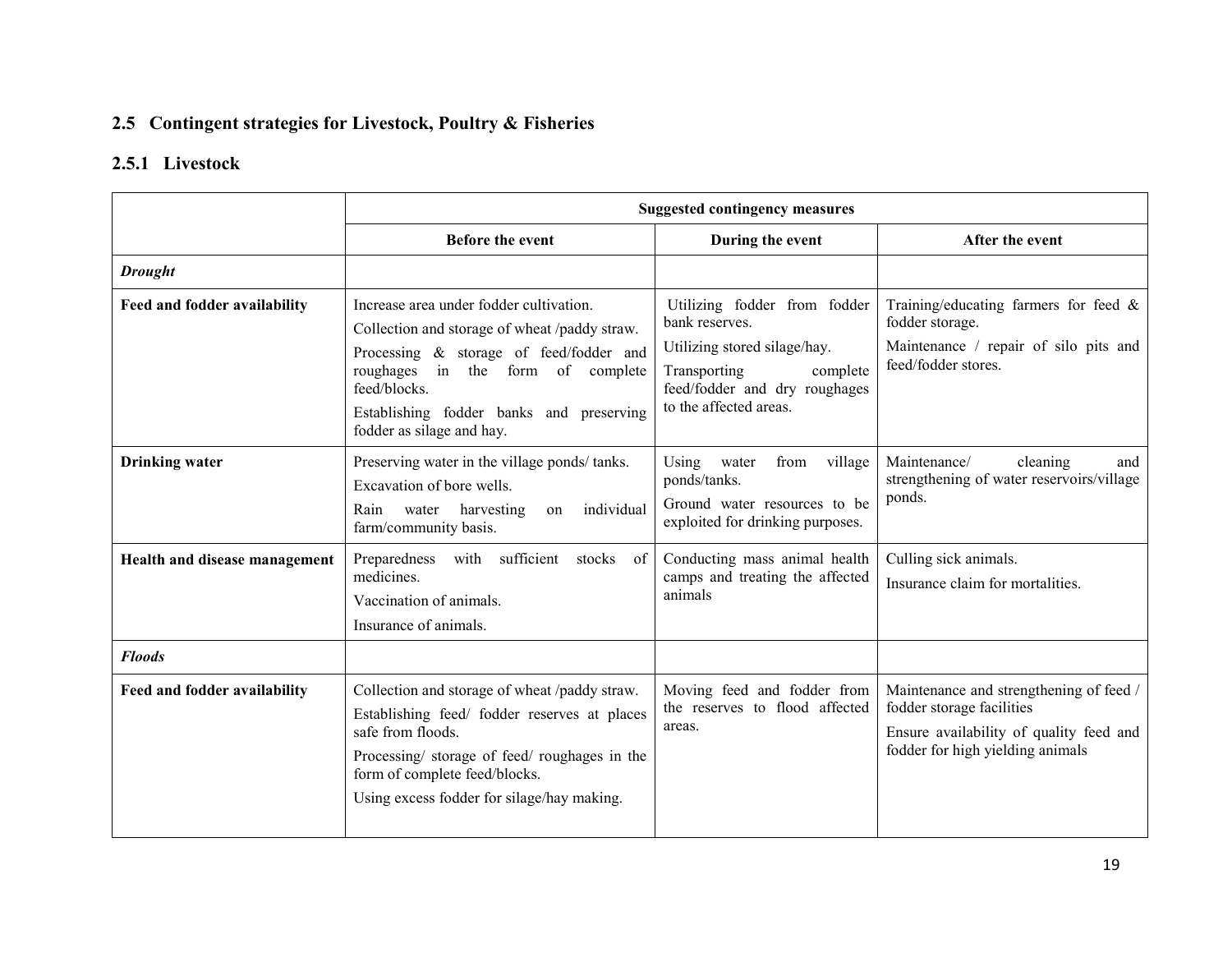| <b>Drinking water</b>             | Excavation of bore wells.                                                                                                                                                                                                                             | Supply of clean and safe water<br>to the animals.                                                                                                                                                           | Cleaning and disinfection of water<br>reservoir/village ponds/tanks.<br>Repair/maintenance of bore wells.                         |
|-----------------------------------|-------------------------------------------------------------------------------------------------------------------------------------------------------------------------------------------------------------------------------------------------------|-------------------------------------------------------------------------------------------------------------------------------------------------------------------------------------------------------------|-----------------------------------------------------------------------------------------------------------------------------------|
| Health and disease management     | Provision of community shelters at safe<br>places.<br>Proper & timely vaccinations.<br>Preparedness<br>with sufficient<br>stock of<br>medicines.<br>Constitution of Rapid Action Veterinary<br>Force.                                                 | Shifting animals from affected<br>areas to safe places at short<br>notice.<br>Quick action by Rapid Action<br>force for animal<br>Veterinary<br>treatment.                                                  | Proper disposal of carcass of dead<br>animals<br>Culling of sick animals<br>Insurance $\&$ govt. relief claims                    |
| Cyclone                           | Not a cyclone prone district                                                                                                                                                                                                                          |                                                                                                                                                                                                             |                                                                                                                                   |
| Feed and fodder availability      |                                                                                                                                                                                                                                                       |                                                                                                                                                                                                             |                                                                                                                                   |
| <b>Drinking water</b>             |                                                                                                                                                                                                                                                       |                                                                                                                                                                                                             |                                                                                                                                   |
| Health and disease management     |                                                                                                                                                                                                                                                       |                                                                                                                                                                                                             |                                                                                                                                   |
| Heat wave and cold wave           |                                                                                                                                                                                                                                                       |                                                                                                                                                                                                             |                                                                                                                                   |
| Shelter/environment<br>management | Plantation of shady trees /wind breakers<br>around animal facilities.<br>Encourage low cost environmentally effective<br>well ventilated shelters.<br>Cleaning of village ponds on community<br>basis.<br>Preponderances for stress related diseases. | Use protective measures to<br>reduce the effects of cold / heat<br>wave viz., use of antioxidants<br>etc.<br>Use water ponds for wallowing<br>during heat wave.<br>Ensure fresh drinking water<br>supplies. | Plantation of shady trees and wind<br>breakers around animal facility/farms.<br>Strengthening of water supply sources.            |
| Health and disease management     | Provision of community shelters/hospitals for<br>animal treatments<br>Proper & timely vaccination, ensure sufficient<br>stock of medicines                                                                                                            | Testing for immunity.<br>Keep all animals in the area<br>under observation.                                                                                                                                 | Keep the hyper sensitive animals under<br>observation<br>Proper feed and fodder supply for<br>reconditioning the affected animals |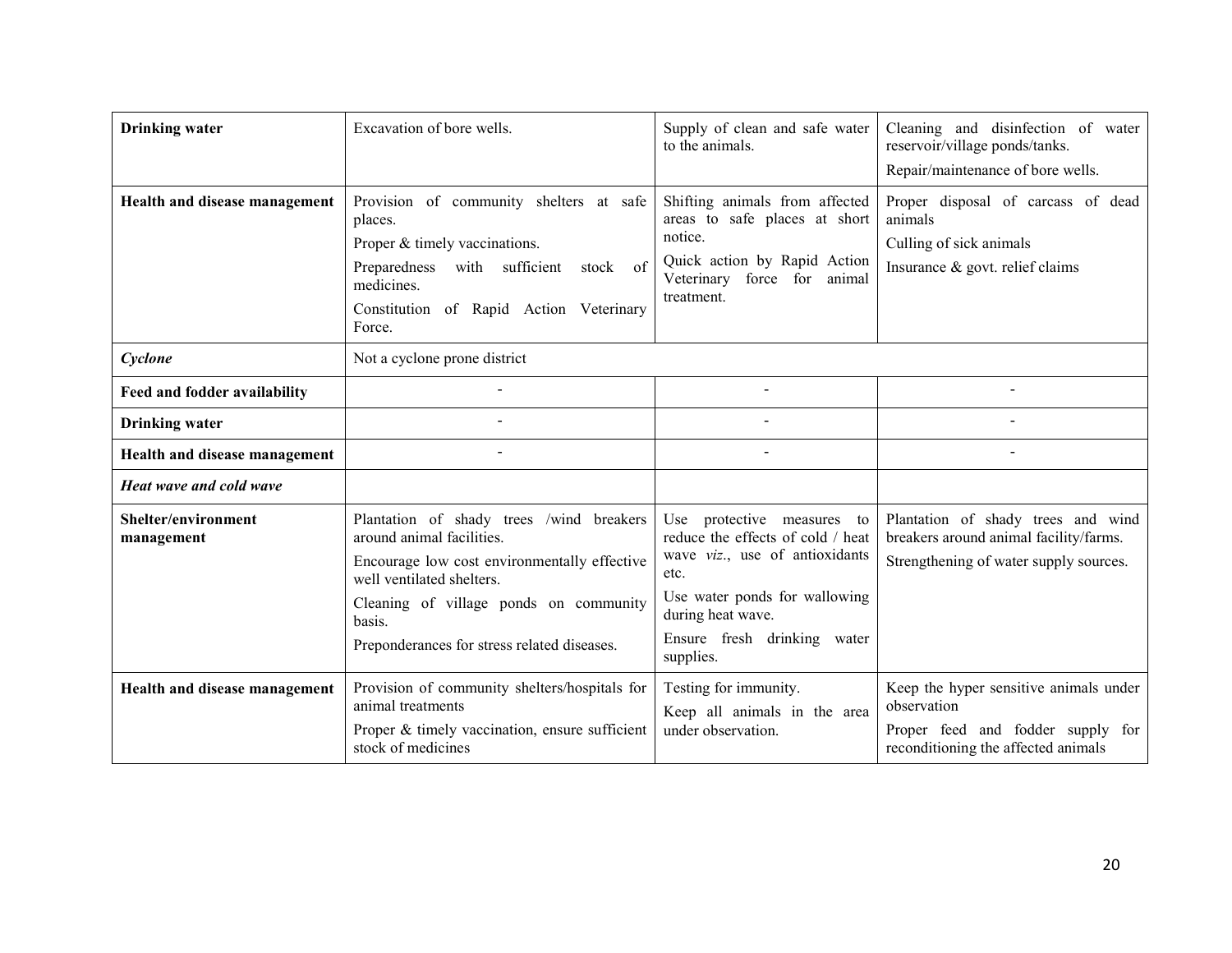### 2.5.2 Poultry

|                                         |                                                                                                | Convergence/ linkages<br>with ongoing programs,<br>if any                                               |                                                                                                                        |  |
|-----------------------------------------|------------------------------------------------------------------------------------------------|---------------------------------------------------------------------------------------------------------|------------------------------------------------------------------------------------------------------------------------|--|
|                                         | <b>Before the event</b>                                                                        | During the event                                                                                        | After the event                                                                                                        |  |
| <b>Drought</b>                          | $\overline{a}$                                                                                 | $\overline{a}$                                                                                          | $\blacksquare$                                                                                                         |  |
| Shortage of feed ingredients            | Establishing<br>feed<br>reserve<br>banks.                                                      | Utilizing feed from feed reserve<br>banks.                                                              | Strengthening of feed storage<br>facilities.                                                                           |  |
| <b>Drinking</b> water                   | Strengthening<br>of<br>water<br>supply sources.                                                | Ensure sufficient drinking water<br>supplies                                                            | $\blacksquare$                                                                                                         |  |
| <b>Health and disease</b><br>management | Vaccination of birds.<br>Veterinary<br>preparedness<br>with sufficient stocks of<br>medicines. | Critical observation of flocks<br>for any infection on daily basis.                                     | Culling /disposal of affected<br>birds.                                                                                |  |
| <b>Floods</b>                           |                                                                                                |                                                                                                         |                                                                                                                        |  |
| <b>Shortage of feed ingredients</b>     | Ensure feed reserves to meet<br>requirements for 2-3 months<br>at places safe from floods.     | Use feed from feed reserves.<br>Transport feed to affected areas.                                       | Cleaning & disinfection of<br>feed stores<br>Dispose<br>of<br>fungal<br>contaminated feeds.                            |  |
| <b>Drinking</b> water                   | Excavation of deep bore<br>wells.                                                              | Use water from deep bore well.                                                                          | Maintenance of water supply<br>sources.                                                                                |  |
| <b>Health and disease</b><br>management | veterinary<br>Emergency<br>preparedness with sufficient<br>stocks of medicines.                | Deworming of birds.<br>Visit of rapid action force to the<br>affected areas for emergency<br>treatment. | Culling affected birds.<br>Proper disposal of<br>dead<br>carcasses.<br>Cleaning and disinfection of<br>poultry houses. |  |
| Cyclone                                 | Not a cyclone prone district.                                                                  |                                                                                                         |                                                                                                                        |  |
| Shortage of feed ingredients            |                                                                                                |                                                                                                         |                                                                                                                        |  |

21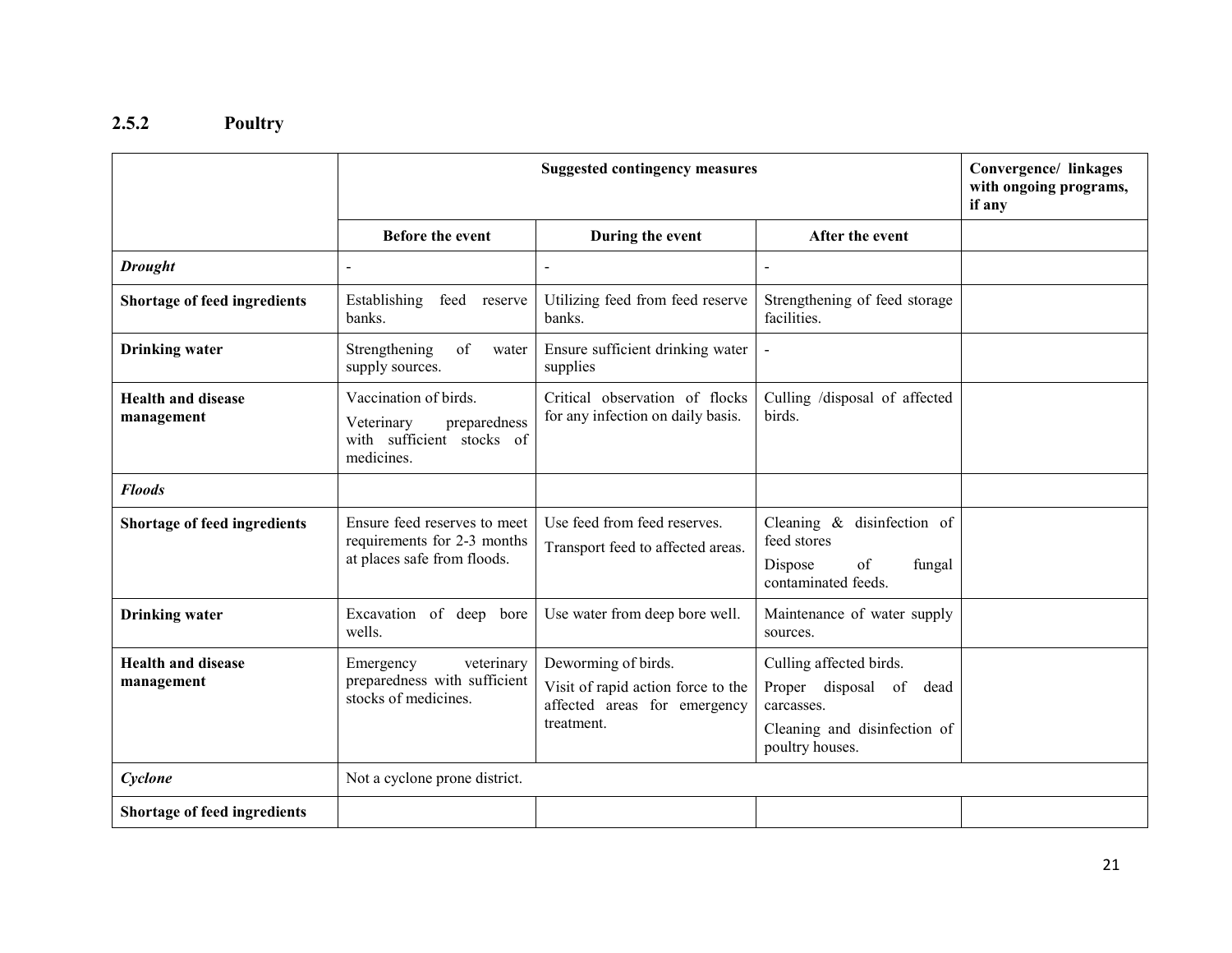| <b>Drinking water</b>                   |                                                                                                                                                  |                                                                                                                                                                                                                                                                              |                                                                                     |  |
|-----------------------------------------|--------------------------------------------------------------------------------------------------------------------------------------------------|------------------------------------------------------------------------------------------------------------------------------------------------------------------------------------------------------------------------------------------------------------------------------|-------------------------------------------------------------------------------------|--|
| <b>Health and disease</b><br>management |                                                                                                                                                  |                                                                                                                                                                                                                                                                              |                                                                                     |  |
| Heat wave and cold wave                 |                                                                                                                                                  |                                                                                                                                                                                                                                                                              |                                                                                     |  |
| Shelter/environment<br>management       | Build comfortable shelters.<br>Make provision for cooling<br>devices.<br>plantation/wind<br>Tree<br>around<br>breakers<br>poultry<br>facilities. | Ensure supply of fresh drinking<br>water.<br>Use cooling / heating devices<br>for comfort of birds.<br>Increase or decrease ventilation<br>and air movements as per<br>requirements<br>Use feed additives as protective<br>measure to reduce the effects of<br>cold or heat. |                                                                                     |  |
| <b>Health and disease</b><br>management | Vaccination of birds.<br>veterinary<br>Emergency<br>preparedness with sufficient<br>stock of medicines.                                          | flocks<br>for any<br>Watch the<br>infection critically.<br>Testing the titer against RD.<br>Quick treatment of birds against<br>any disease outbreak                                                                                                                         | Culling<br>disposal of<br>and<br>affected birds.<br>Proper disposal of mortalities. |  |

### 2.5.3. Fisheries/ Aquaculture

|                                |                                    | <b>Suggested Contingency measures</b> |                                     |  |  |
|--------------------------------|------------------------------------|---------------------------------------|-------------------------------------|--|--|
|                                | Before the event                   | During the event                      | After the event                     |  |  |
| 1. Drought                     |                                    |                                       |                                     |  |  |
| A. Capture                     |                                    |                                       |                                     |  |  |
| <b>Marine</b>                  | $\sim$                             | $\overline{\phantom{0}}$              | $\overline{\phantom{0}}$            |  |  |
| <b>Inland</b>                  |                                    |                                       |                                     |  |  |
| (i) Shallow water depth due to | I) Critical analysis of long range | i) Use stored water.                  | Need based monitoring through<br>1) |  |  |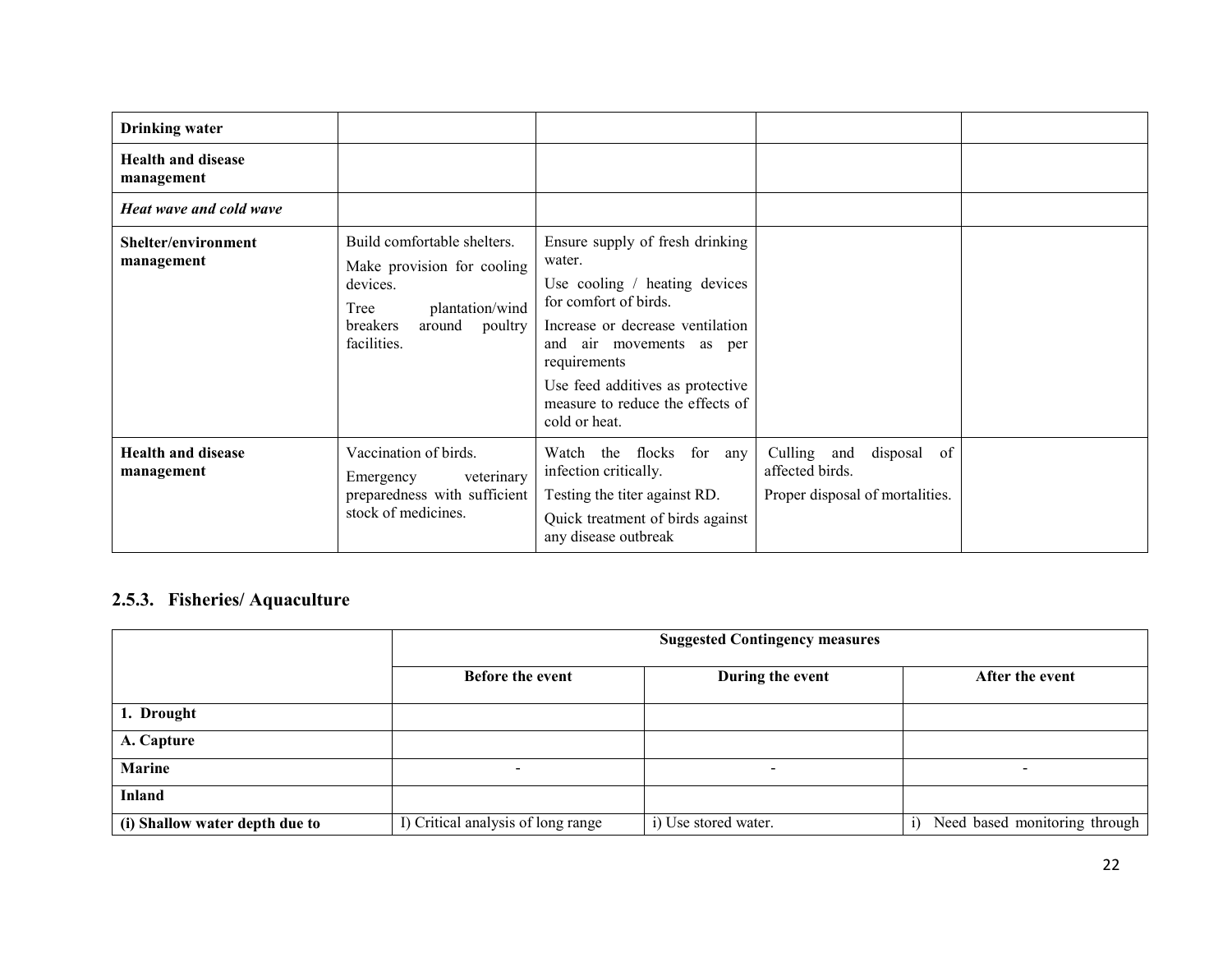| insufficient rains/inflow            | forecast data.                       | ii) Use surface water flow.                       | research plan.                                   |
|--------------------------------------|--------------------------------------|---------------------------------------------------|--------------------------------------------------|
|                                      | ii) Storage of water.                | iii) Divert water from unutilized areas.          | ii) Intensive afforestation program.             |
|                                      | iii) Afforestation program.          | iv) Utilize canal water.                          | iii) Augmentation of surface water               |
|                                      | iv)<br>Conservation<br>of            | of<br>Aeration<br>in<br>V)<br>water               | flow.                                            |
|                                      | rivers/reservoir/ponds.              | ponds/reservoirs.                                 | Strengthening<br>of<br>iv)<br>water              |
|                                      | v) Re-excavation of local canals and |                                                   | reservoirs.                                      |
|                                      | reservoirs.                          |                                                   | v) Rain water harvesting.                        |
|                                      |                                      |                                                   | vi) Compensation claims.                         |
|                                      |                                      |                                                   | vii) Prepare vulnerability map and               |
|                                      |                                      |                                                   | place it to management committee.                |
| (ii) Changes in water quality        | i) Prohibit dumping of solid, liquid | i) Use disinfectants and therapeutic              | i) Need based research data should               |
|                                      | and waste in water sources.          | drugs.                                            | be generated on water quality.                   |
|                                      | ii) Preparedness with stocks of      | ii) Adoption of bio-remedial measures             | ii) Dumping of solid, liquid and                 |
|                                      | disinfectants<br>chemicals,<br>and   |                                                   | waste in water bodies should be                  |
|                                      | therapeutic drugs.                   |                                                   | stopped through enactment of                     |
|                                      |                                      |                                                   | legislation.                                     |
| <b>B.</b> Aquaculture                |                                      |                                                   |                                                  |
| (i) Shallow water in ponds due to    | i)Critical analysis of long range    | i) Use stored water.                              | i) Need based monitoring through                 |
| insufficient rains/inflow            | forecast data.                       | ii) Use surface water flow.                       | research plan.                                   |
|                                      | ii) Storage of water.                | iii) Divert water from unutilized areas.          | ii) Intensive afforestation program.             |
|                                      | iii) Afforestation program.          | iv) Utilize canal water.                          | iii) Augmentation of surface water               |
|                                      | Conservation<br>iv)<br>of            | v) Aeration of ponds.                             | flow.                                            |
|                                      | rivers/reservoir/ponds.              |                                                   | iv) Construction of water reservoirs.            |
|                                      | v) Re-excavation of local canals and |                                                   | v) Adoption of rain harvesting                   |
|                                      | reservoirs.                          |                                                   | methods.                                         |
|                                      |                                      |                                                   | vi) Compensation claims.                         |
|                                      |                                      |                                                   | vii) Prepare vulnerability map and               |
|                                      |                                      |                                                   | place<br>it<br>to<br>management                  |
| (ii) Impact of salt load build up in | i) Prohibit dumping of solid, liquid | i) Use disinfectants and therapeutic              | committee.<br>i) Need based research data should |
|                                      | and waste in water sources.          | drugs.                                            | be generated on water quality.                   |
| ponds/Changes in water quality       | ii) Preparedness with stocks of      | Adoption<br>of<br>bio-remedial<br>$\overline{ii}$ | ii) Dumping of solid, liquid and                 |
|                                      | chemicals,<br>disinfectants<br>and   | measures                                          | waste should be stopped through                  |
|                                      | therapeutic drugs.                   |                                                   | enactment of legislation.                        |
| 2. Flood                             |                                      |                                                   |                                                  |
| A. Capture                           |                                      |                                                   |                                                  |
| <b>Marine</b>                        | $\mathbf{r}$                         | $\sim$                                            | $\blacksquare$                                   |
| <b>Inland</b>                        |                                      |                                                   |                                                  |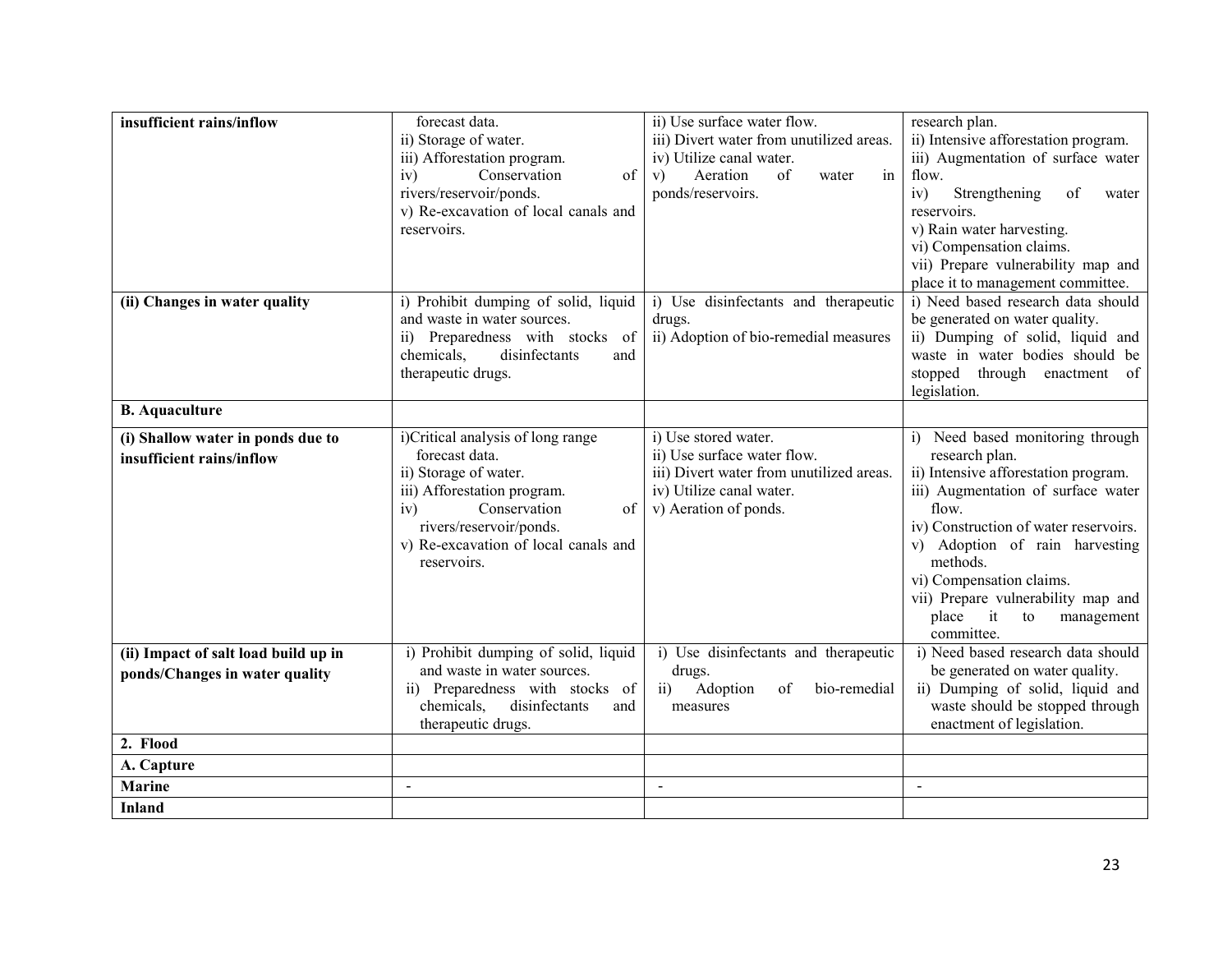| (i) Average compensation paid due to<br>loss of human life | i) Be prepared to evacuate at a short<br>notice.<br>ii) Preparation of flood control<br>action plan.<br>iii) Warning dissemination<br>and<br>precautionary response.<br>iv) Formation of flood management<br>committee.<br>Enhancement<br>in<br>coping<br>V) | i) Human evacuation from the area.<br>ii) Coordination of assistance.<br>iii) Damage and need assessment.<br>iv) Immediate management of relief<br>supplies.<br>v) Immediate help delivery.                                                   | i) Arrangement for rescue and<br>casualty care.<br>ii) Arrangement for burial control<br>room.<br>Restoration<br>of<br>essential<br>$\overline{111}$<br>services, security and protection<br>of property.<br>Support to rehabilitation,<br>iv)<br>logistics, training and awareness |
|------------------------------------------------------------|--------------------------------------------------------------------------------------------------------------------------------------------------------------------------------------------------------------------------------------------------------------|-----------------------------------------------------------------------------------------------------------------------------------------------------------------------------------------------------------------------------------------------|-------------------------------------------------------------------------------------------------------------------------------------------------------------------------------------------------------------------------------------------------------------------------------------|
|                                                            | capabilities of common people.<br>vi) Insurance for the life of<br>people/fishermen.                                                                                                                                                                         |                                                                                                                                                                                                                                               | build up $&$ testing and updating<br>the plan.<br>v) Insurance and compensation<br>claim.                                                                                                                                                                                           |
| (ii) No. of boats/nets damaged                             | i) Annual repair of boats/nets and<br>gears.<br>ii) Insurance of boats/nets/gears.                                                                                                                                                                           | i) Coordination of assistance<br>iii) Immediate management of relief<br>supplies.<br>iv) Govt. support and compensation.                                                                                                                      | i) Education and training for the<br>repair of boats/nets and gears.<br>ii) Loss assessment $\&$ insurance<br>claim.                                                                                                                                                                |
| (iii) No. of houses damaged                                | i) Education and training for the<br>repair of houses.<br>ii) Store raw material for emergency<br>repair of houses.<br>iii) House insurance.                                                                                                                 | i) Arrangement of temporary shelters<br>for homeless people.<br>i) Damaged house enumeration and<br>need assessment.<br>ii)Coordination of assistance.<br>iii) Immediate management of relief<br>supplies.                                    | i)Loss assessment & insurance<br>claim.<br>ii) Govt. assistance claim.                                                                                                                                                                                                              |
| (iv) Loss of stock                                         | i) Keep boats, nets/gears ready for<br>emergency use.<br>ii) Store fuels, food/other item<br>Develop<br>flood<br>control<br>$\overline{111}$<br>management plans.<br>iv) Stock material insurance.                                                           | i) Search/locate the stock/input.<br>Mobilize<br>local<br>people<br>for<br>$\overline{11}$<br>protection.<br>iii) Hire stock/inputs from distant<br>areas/company/ farmers who are<br>not affected by flood.                                  | i) Locate backup stocks and verify<br>its usability time.<br>Follow<br>flood<br>$\overline{11}$<br>control<br>management plan.<br>iii) Notify utilities of the critical<br>demand about loss of stock and<br>inputs.<br>iv) Loss assessment $\&$ insurance<br>claim.                |
| (v) Changes in water quality                               | Provision to<br>stop/close<br>the<br>$\left( i\right)$<br>effluent/sewerage discharge point<br>in water bodies<br>ii) Store chemicals, disinfectants and<br>therapeutic drugs.<br>Develop<br>flood<br>$\overline{111}$<br>control<br>management plan.        | i) Do not use contaminated water<br>Proper<br>preparation<br>$\overline{11}$<br>and<br>management through emergency<br>aeration.<br>Use appropriate amount of<br>$\overline{iii}$<br>disinfectants,<br>chemicals<br>and<br>therapeutic drugs. | i) Need based research data should<br>be generated to maintain water<br>quality,<br>iii) Dumping of solid, liquid and<br>waste should be stopped through<br>enactment of legislation.<br>iv) Contact Govt. and industrial                                                           |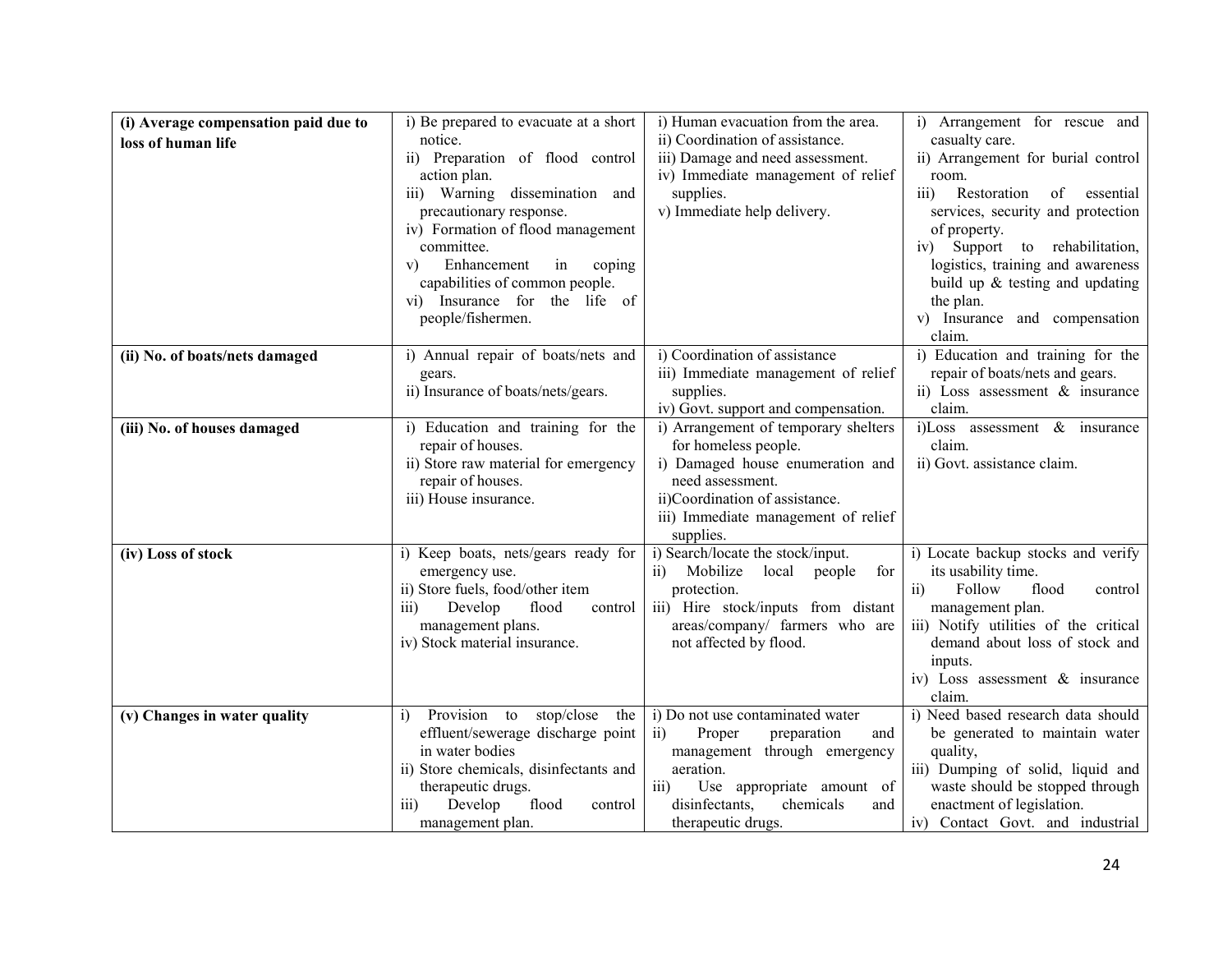|                                      |                                                                                                                                                                                                                                                                                                                | Immediate<br>of<br>iv)<br>support<br>Govt./industrial organizations for<br>maintaining the purity and quality<br>of water bodies.<br>v) Need based bioremediation                                                                                                                                                                                                                                                                                         | for<br>immediate<br>organization<br>remedy and cleaning of the water<br>bodies.<br>v) Regular water monitoring and<br>bio-monitoring of water bodies<br>for formulation of management<br>plan                                                                                                                                                                                                                                                                                               |
|--------------------------------------|----------------------------------------------------------------------------------------------------------------------------------------------------------------------------------------------------------------------------------------------------------------------------------------------------------------|-----------------------------------------------------------------------------------------------------------------------------------------------------------------------------------------------------------------------------------------------------------------------------------------------------------------------------------------------------------------------------------------------------------------------------------------------------------|---------------------------------------------------------------------------------------------------------------------------------------------------------------------------------------------------------------------------------------------------------------------------------------------------------------------------------------------------------------------------------------------------------------------------------------------------------------------------------------------|
| (vi) Health and disease              | Advance<br>planning<br>i)<br>and<br>preparedness.<br>ii) Store chemicals, disinfectants and<br>therapeutic drugs.<br>Stock sufficient stores<br>$\overline{111}$<br>of<br>medicines.                                                                                                                           | Prompt action or immediate<br>$\ddot{1}$<br>removal of disease causing agents/<br>dead fish, followed by sterile or<br>landfill disposal.<br>Use<br>appropriate<br>ii)<br>amount of<br>disinfectants.<br>chemicals<br>and<br>therapeutic drugs.<br>iii) Emergency aeration or splashing<br>in water bodies.                                                                                                                                               | i) Laboratory diagnosis of diseased<br>fish, generation of data about<br>type or kind of disease spread.<br>iv) Eradicating the disease where<br>possible.<br>v) Follow up surveillance and<br>monitoring<br>after<br>disease<br>outbreak.<br>vi) Bio-monitoring and maintaining<br>water quality.<br>vii) Need based research data<br>should be generated.<br>vii) Loss assessment & insurance<br>claim.                                                                                   |
| <b>B.</b> Aquaculture                |                                                                                                                                                                                                                                                                                                                |                                                                                                                                                                                                                                                                                                                                                                                                                                                           |                                                                                                                                                                                                                                                                                                                                                                                                                                                                                             |
| (i) Inundation with flood water      | i) Proper facility construction for<br>ponds and its stock safety.<br>ii) Development of flood control<br>management plan.<br>iii) Preparedness with emergency<br>backup equipment on site.<br>iv) Stock insurance.<br>v) Preventive measures against entry<br>of alien/wild organisms through<br>flood water. | i) Arrangement for evacuation.<br>ii) Arrangement for rescue and<br>casualty care.<br>iii) Arrangement for burial control<br>room.<br>iv) Restoration of essential services,<br>security and protection of property.<br>v) Coordination of assistance.<br>vi) Damage and need assessment.<br>vii) Immediate management of relief<br>supplies.<br>viii) Release excess water from height<br>of T.<br>viii) Lower the water level in culture<br>facilities. | rehabilitation,<br>$\ddot{1}$<br>Support<br>to<br>logistics, training and awareness<br>build up $&$ testing and updating<br>the plan<br>ii) Reallocate fish to maintain<br>appropriate biomass so that<br>waste assimilation capacity of<br>pond is not exceeded.<br>iii) Reduce or cease feeding because<br>uneaten food and fish waste<br>decreases the dissolved oxygen<br>level.<br>Strengthening<br>iv)<br>of<br>water<br>bodies/ponds.<br>v) Loss assessment $\&$ insurance<br>claim. |
| (ii) Water contamination and changes | i) Store chemicals, disinfectants and                                                                                                                                                                                                                                                                          | i) Do not use contaminated water.                                                                                                                                                                                                                                                                                                                                                                                                                         | i) To maintain water quality, need                                                                                                                                                                                                                                                                                                                                                                                                                                                          |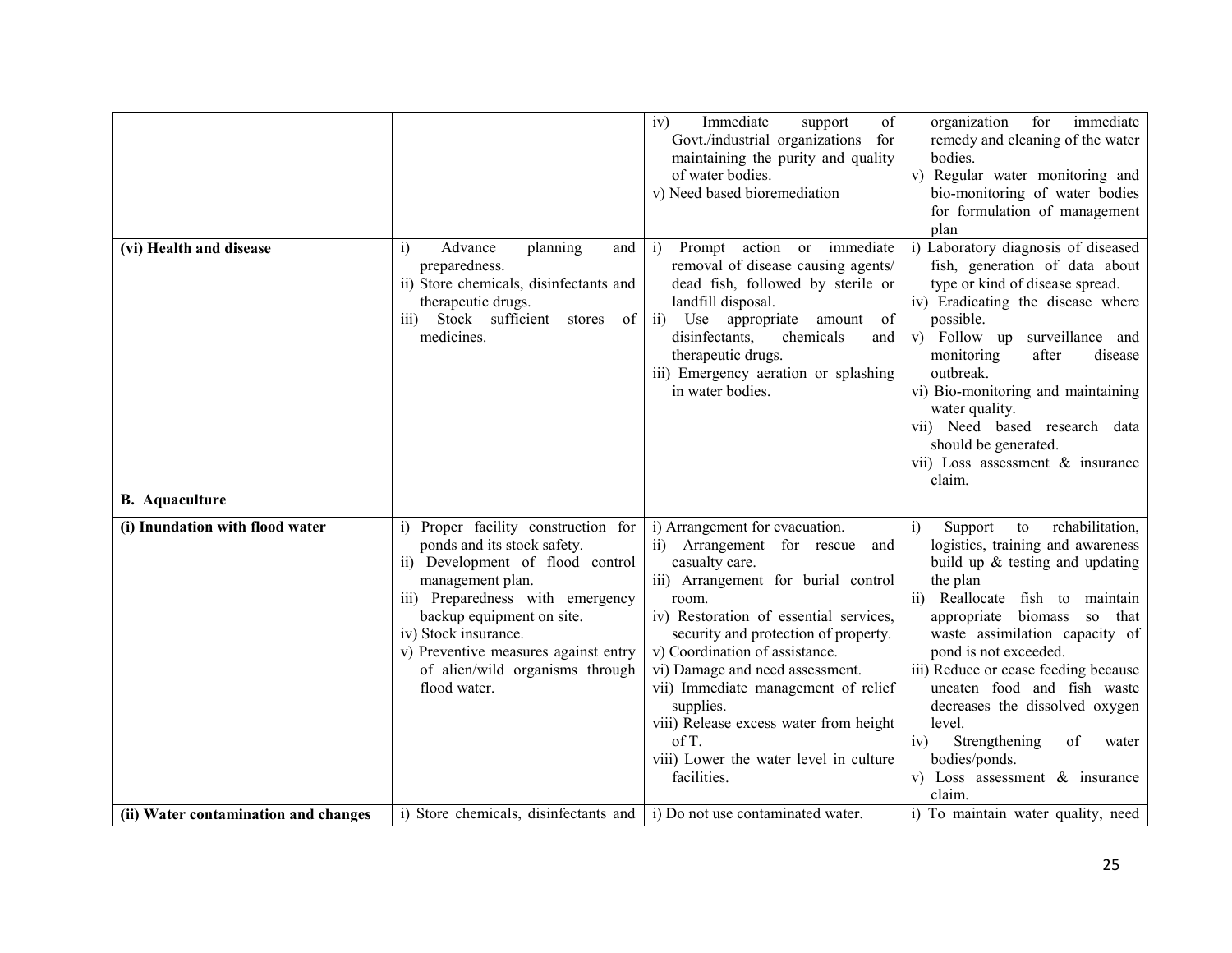| in water quality                    | therapeutic drugs                                                    | $\overline{ii}$<br>Proper<br>preparation<br>and                       | based research data should be                                         |
|-------------------------------------|----------------------------------------------------------------------|-----------------------------------------------------------------------|-----------------------------------------------------------------------|
|                                     | Develop<br>$\overline{ii}$<br>flood<br>control                       | management through emergency                                          | generated                                                             |
|                                     | management plan                                                      | aeration<br>(paddle)<br>wheel                                         | ii) Dumping of solid, liquid and                                      |
|                                     |                                                                      | aerator/circulating aerator), that                                    | waste should be stopped through                                       |
|                                     |                                                                      | may improve water quality in                                          | enactment of legislation.                                             |
|                                     |                                                                      | affected areas.                                                       | iii) Immediate remedy and cleaning                                    |
|                                     |                                                                      | Use appropriate amount of<br>$\overline{111}$                         | of water bodies.                                                      |
|                                     |                                                                      | disinfectants,<br>chemicals<br>and                                    | iv) Regular water monitoring and                                      |
|                                     |                                                                      | therapeutic drugs.                                                    | bio-monitoring of water bodies                                        |
|                                     |                                                                      | iv) Maintaining the purity and quality                                | for formulation of management                                         |
|                                     |                                                                      | of water bodies.                                                      | plan.                                                                 |
|                                     |                                                                      | iv) Need based bioremediation.                                        |                                                                       |
| (iii) Health and diseases           | i)<br>Advance<br>planning<br>and<br>preparedness.                    | i)Identification of type of disease<br>outbreak, immediate removal of | i) Laboratory diagnosis of diseased<br>fish, generation of data about |
|                                     | ii) Store chemicals, disinfectants and                               | disease causing agents/ dead fish.                                    | type or kind of disease spread.                                       |
|                                     | therapeutic drugs.                                                   | appropriate amount of<br>ii)<br>Use                                   | ii) Eradicating the disease.                                          |
|                                     | Stock sufficient emergency<br>$\overline{iii}$                       | disinfectants,<br>chemicals<br>and                                    | iii) Follow up surveillance and                                       |
|                                     | medicines.                                                           | therapeutic drugs.                                                    | monitoring.                                                           |
|                                     |                                                                      | iii) Determination of nature and speed                                | iv) Proper disposal of dead fish.                                     |
|                                     |                                                                      | of transmission of diseases.                                          | v) Loss assessment $\&$ insurance                                     |
|                                     |                                                                      | vi) Emergency aeration or splashing in                                | claim.                                                                |
|                                     |                                                                      | water bodies.                                                         |                                                                       |
| (iv) Loss of stock and input (feed, | i) Keep the stock/input at safe place                                | i) Search/locate the stock/input.                                     | i) Strengthening of stocks.                                           |
| chemicals)                          | for emergency purpose.                                               | ii) Purchase/hire valuable stock/inputs                               | ii) Assessment of total loss.                                         |
|                                     | ii) Store fuels, food/other item.                                    | from distant areas not affected by                                    | iii) Insurance claims.                                                |
|                                     | iii)<br>Develop<br>flood<br>control                                  | flood.                                                                |                                                                       |
|                                     | management plan.                                                     |                                                                       |                                                                       |
|                                     | iv) Stock material insurance.                                        |                                                                       |                                                                       |
| (v) Infrastructure damage (pumps,   | i) Educate and provide training for                                  | Notify utilities of the critical<br>i)<br>demand.                     | Damaged<br>infrastructure<br>i)                                       |
| aerators, huts etc)                 | the repair of infrastructure.<br>ii) Follow flood control management | ii) Coordination of assistance.                                       | enumeration<br>and<br>need<br>assessment.                             |
|                                     | plan.                                                                | iii) Immediate management of relief                                   | ii) Locate backup equipment and                                       |
|                                     | iii) Store raw materials for repairing                               | supplies.                                                             | verify its operation.                                                 |
|                                     | of pumps aerators, huts etc.                                         |                                                                       | Repair<br>of<br>$\overline{iii}$<br>damaged                           |
|                                     | iv) Infrastructure insurance.                                        |                                                                       | infrastructure.                                                       |
|                                     |                                                                      |                                                                       | iv) Loss assessment $\&$ insurance                                    |
|                                     |                                                                      |                                                                       | claim.                                                                |
| 3. Cyclone / Tsunami                | Not a cyclone affected district.                                     |                                                                       |                                                                       |
| A. Capture                          |                                                                      |                                                                       |                                                                       |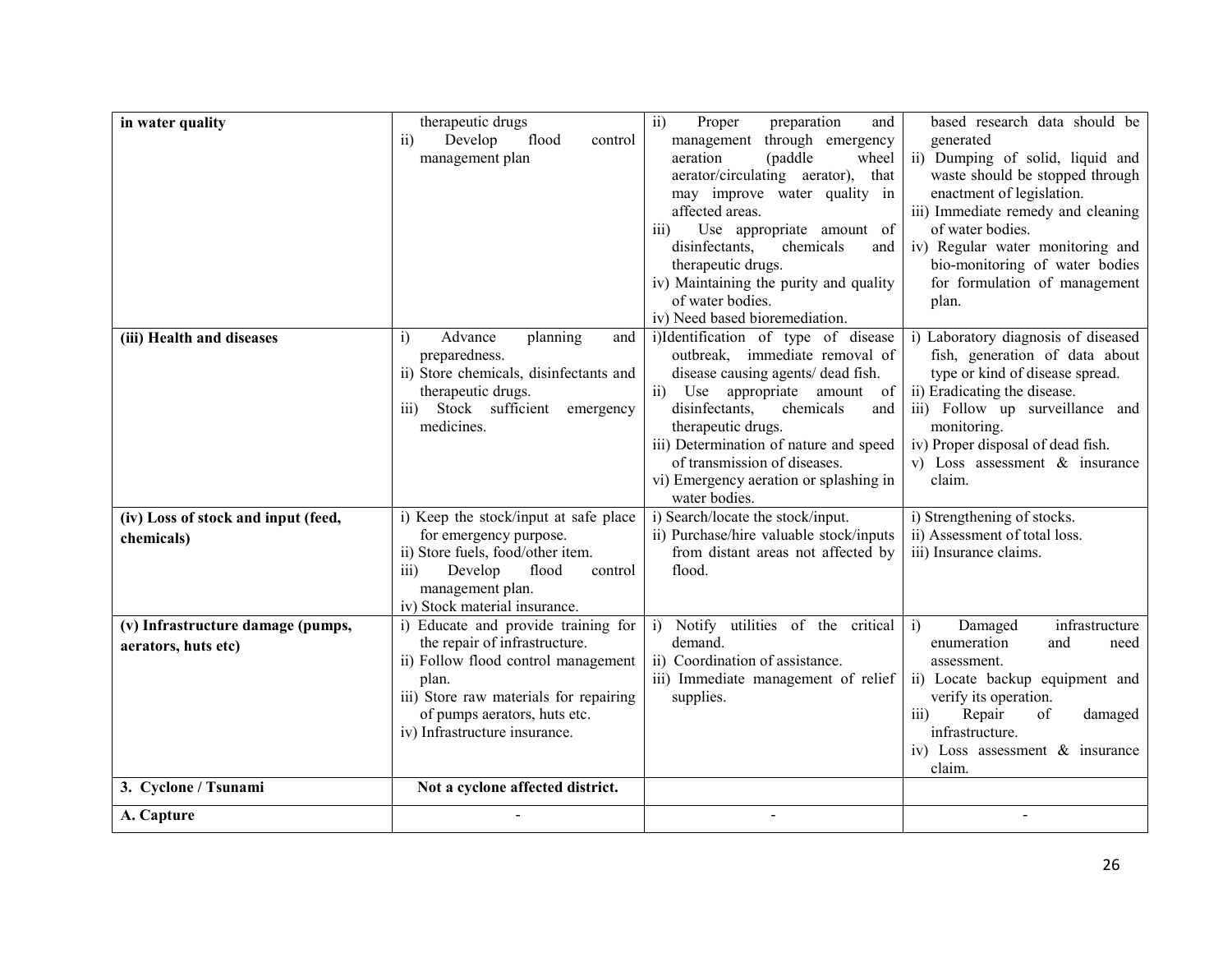| <b>Marine</b>                        |                                                                                                                                                                                                                      |                                                                                                                                                                                                                                                                                                                                                                                         |                                                                                                                                                                                                                                                                                                                                                                                                                                                                                                      |
|--------------------------------------|----------------------------------------------------------------------------------------------------------------------------------------------------------------------------------------------------------------------|-----------------------------------------------------------------------------------------------------------------------------------------------------------------------------------------------------------------------------------------------------------------------------------------------------------------------------------------------------------------------------------------|------------------------------------------------------------------------------------------------------------------------------------------------------------------------------------------------------------------------------------------------------------------------------------------------------------------------------------------------------------------------------------------------------------------------------------------------------------------------------------------------------|
| (i) Average compensation paid due to |                                                                                                                                                                                                                      |                                                                                                                                                                                                                                                                                                                                                                                         |                                                                                                                                                                                                                                                                                                                                                                                                                                                                                                      |
| loss of fishermen lives              |                                                                                                                                                                                                                      |                                                                                                                                                                                                                                                                                                                                                                                         |                                                                                                                                                                                                                                                                                                                                                                                                                                                                                                      |
| (ii) Avg. no. of boats/nets damaged  | $\blacksquare$                                                                                                                                                                                                       | $\sim$                                                                                                                                                                                                                                                                                                                                                                                  | $\overline{a}$                                                                                                                                                                                                                                                                                                                                                                                                                                                                                       |
| (iii) Avg. no. of houses damaged     |                                                                                                                                                                                                                      |                                                                                                                                                                                                                                                                                                                                                                                         |                                                                                                                                                                                                                                                                                                                                                                                                                                                                                                      |
| Inland                               | $\overline{\phantom{a}}$                                                                                                                                                                                             |                                                                                                                                                                                                                                                                                                                                                                                         |                                                                                                                                                                                                                                                                                                                                                                                                                                                                                                      |
| <b>B.</b> Aquaculture                |                                                                                                                                                                                                                      |                                                                                                                                                                                                                                                                                                                                                                                         |                                                                                                                                                                                                                                                                                                                                                                                                                                                                                                      |
| (i) Overflow / flooding of ponds     |                                                                                                                                                                                                                      |                                                                                                                                                                                                                                                                                                                                                                                         |                                                                                                                                                                                                                                                                                                                                                                                                                                                                                                      |
| (ii) Changes in water quality        |                                                                                                                                                                                                                      |                                                                                                                                                                                                                                                                                                                                                                                         |                                                                                                                                                                                                                                                                                                                                                                                                                                                                                                      |
| (freshwater/brackish water ratio)    |                                                                                                                                                                                                                      |                                                                                                                                                                                                                                                                                                                                                                                         |                                                                                                                                                                                                                                                                                                                                                                                                                                                                                                      |
| (iii) Health and disease             | $\blacksquare$                                                                                                                                                                                                       |                                                                                                                                                                                                                                                                                                                                                                                         |                                                                                                                                                                                                                                                                                                                                                                                                                                                                                                      |
| (iv) Loss of stock and input (feed,  |                                                                                                                                                                                                                      |                                                                                                                                                                                                                                                                                                                                                                                         |                                                                                                                                                                                                                                                                                                                                                                                                                                                                                                      |
| chemicals etc.)                      |                                                                                                                                                                                                                      |                                                                                                                                                                                                                                                                                                                                                                                         |                                                                                                                                                                                                                                                                                                                                                                                                                                                                                                      |
| (v) Infrastructure damage (pumps,    |                                                                                                                                                                                                                      |                                                                                                                                                                                                                                                                                                                                                                                         |                                                                                                                                                                                                                                                                                                                                                                                                                                                                                                      |
| aerators, shelters/huts etc.)        |                                                                                                                                                                                                                      |                                                                                                                                                                                                                                                                                                                                                                                         |                                                                                                                                                                                                                                                                                                                                                                                                                                                                                                      |
| 4. Heat wave and cold wave           |                                                                                                                                                                                                                      |                                                                                                                                                                                                                                                                                                                                                                                         |                                                                                                                                                                                                                                                                                                                                                                                                                                                                                                      |
| A. Capture                           |                                                                                                                                                                                                                      |                                                                                                                                                                                                                                                                                                                                                                                         |                                                                                                                                                                                                                                                                                                                                                                                                                                                                                                      |
| <b>Marine</b>                        |                                                                                                                                                                                                                      |                                                                                                                                                                                                                                                                                                                                                                                         |                                                                                                                                                                                                                                                                                                                                                                                                                                                                                                      |
| <b>Inland</b>                        | Stay aware of upcoming temperature<br>changes.<br>ii) Arrange the aerators.<br>water bodies.<br>Formulate<br>strategic<br>vi).<br>management during the heat/ cold<br>waves.<br>v) Tree plantation around fish ponds | Monitor fishing sites frequently to<br>ensure that they are not affected by<br>heat or cold waves.<br>iii) Ensure sufficient water level in ii) Use dark materials to cover the water<br>bodies during excessive heat waves.<br>fishing iii) Stay hydrated by drinking plenty of<br>fluids during fishing/field work.<br>iv) Educating the farmers through<br>electronic or print media | Intensive afforestation program for<br>reducing heat waves.<br>ii) Collect basic weather data and<br>incidence of extreme and physical<br>data of water bodies, water<br>chemistry and seasonal changes,<br>plankton profile and seasonal<br>blooms, topography<br>and soil<br>composition.<br>iii) Gather information about history<br>of catch per unit effort as well as<br>fish yield rate during heat wave<br>and cold wave and accordingly<br>simulate future plan for sustainable<br>fishing. |